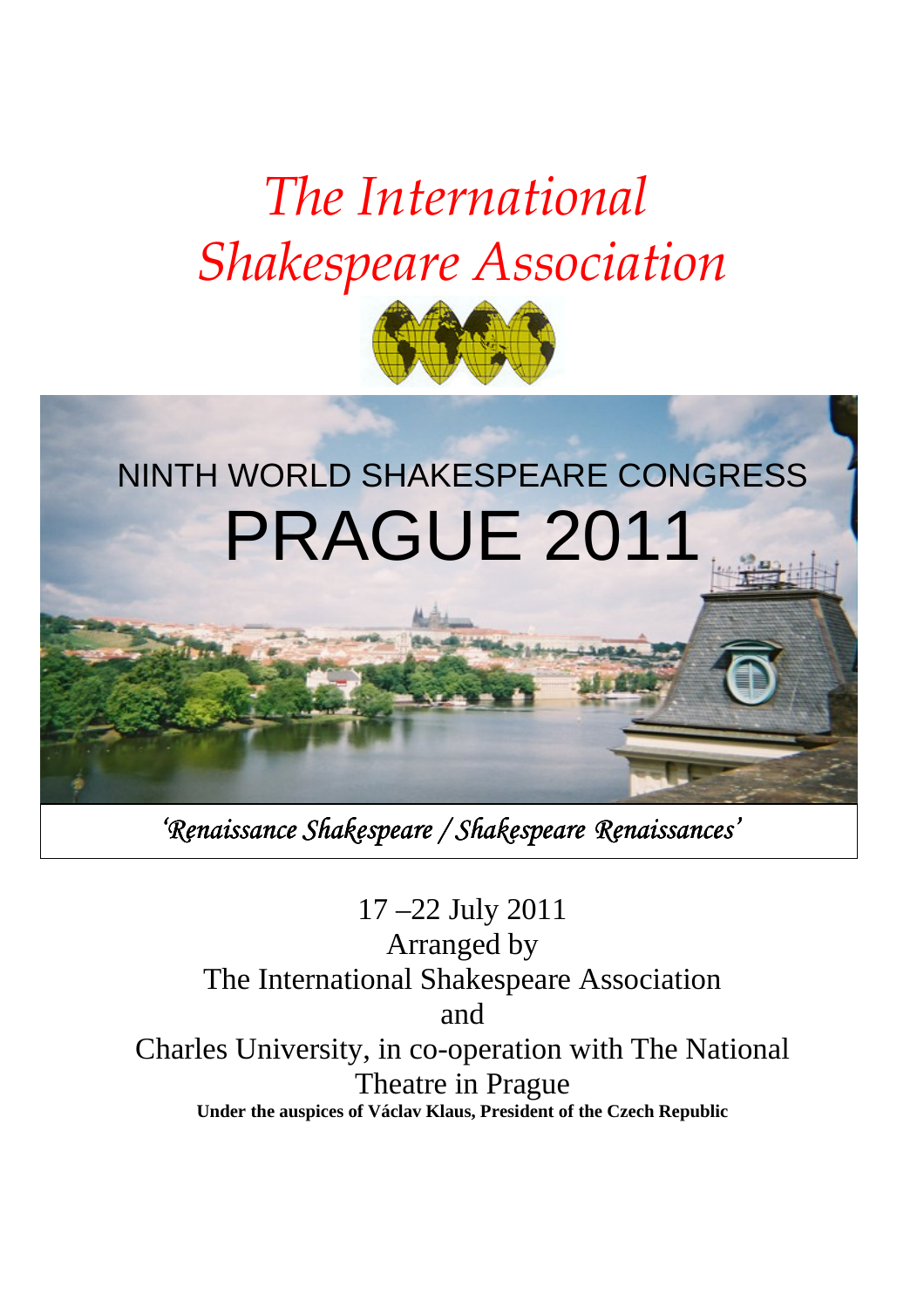### The International Shakespeare Association



The Ninth World Shakespeare Congress in Prague will mark the next phase in a journey through four continents. Beginning in Vancouver, this international conference has travelled every five years since 1971 to share Shakespearean scholarship, performance, and pedagogy at another great site: Washington D.C., Stratford-upon-Avon, Berlin, Tokyo, Los Angeles, Valencia and Brisbane. The culturally rich city of Prague, a new setting for the Congress in central Europe, offers a wonderful opportunity to engage in dialogue about Shakespearean reception both here and throughout the world.



**PROFESSOR JILL LEVENSON,** University of Toronto, Chair of the ISA Executive Committee

Dear Prague ISA Congress Participants

Charles University, the National Theatre and other major Czech cultural and academic institutions are greatly pleased and honoured to be able to welcome you to Prague in July 2011.

We hope that you will enjoy your stay and would like to offer you a rewarding academic programme as well as a rich choice of cultural events and excursions. We believe that The Ninth World Shakespeare Congress will become a major international academic, cultural and educational event, combining the general focus on Shakespearean revivals in diverse cultures with a special emphasis on Shakespeare's reception in Central Europe and the roles of Shakespeare in the process of intercultural communication and national emancipation.

On behalf of the Local Organizing Committee



Professor Martin Prochàzka and Professor Martin Hilský

The International Shakespeare Association will fulfill the wish of one of its most enthusiastic supporters and a former member of its Executive Committee, Professor Zdenĕk Stříbrný, by accepting the invitation of Czech Shakespeare scholars to hold our meeting in Prague. Professor Stříbrný is delighted at the prospect of welcoming a world gathering of Shakespeareans to his home city.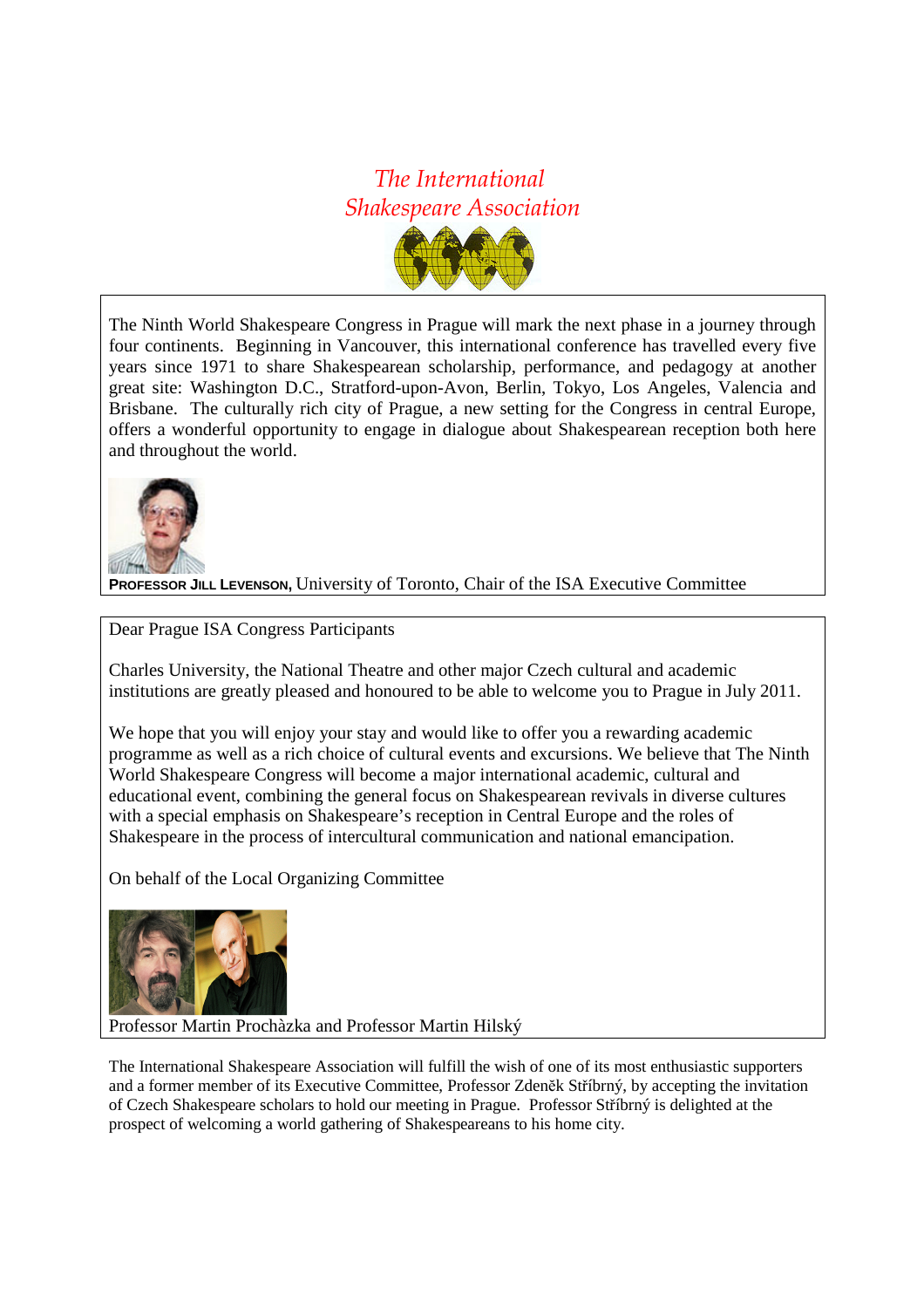## The International Shakespeare Association



#### OUTLINE PROGRAMME

**Plenary meetings**: Five internationally known speakers will give plenary papers. Plenary speakers already confirmed include Professor Martin Hilský and Professor Stanley Wells.

**Short papers**: Over seventy-five speakers from many different countries will address the Congress. Although the majority will be by invitation, some space has been reserved for papers submitted for consideration.

**Seminars and Workshops**: Almost forty seminars and workshops covering a wide range of topics will be held. The deadline for registration in a seminar or workshop is  $15<sup>th</sup>$  March 2010. Registration for a seminar or workshop is not compulsory.

#### CONGRESS SOCIAL PROGRAMME

In addition to the welcome reception and Congress dinner, other events include productions of Shakespeare's plays in Czech translations during the Shakespeare Summer Festival at Prague Castle, as well as several concerts and exhibitions to be advertised in due course.

#### EXCURSIONS

The Congress will offer an exciting opportunity to experience some of the cultural and social life of Prague, and to see the sights of the city and its environs.

- **Renaissance Castles of the Rosenberg family** at Jindřichův Hradec, Třeboň and Český Krumlov: tracing the steps of Dr. John Dee and Edward Kelley: visiting a unique Baroque theatre at Český Krumlov.
- **Edmund Campion** in the Jesuit colleges of Prague, Brno and Olomouc.
- **Last Years of Edward Kelley** visiting the Křivoklát Castle.
- **Vestonia in Prague:** places connected with the life and death of Elizabeth Weston, a stepdaughter of Kelley and an English poetess writing in Latin.
- **Prague of Rudolph II and Frederic of Palatine**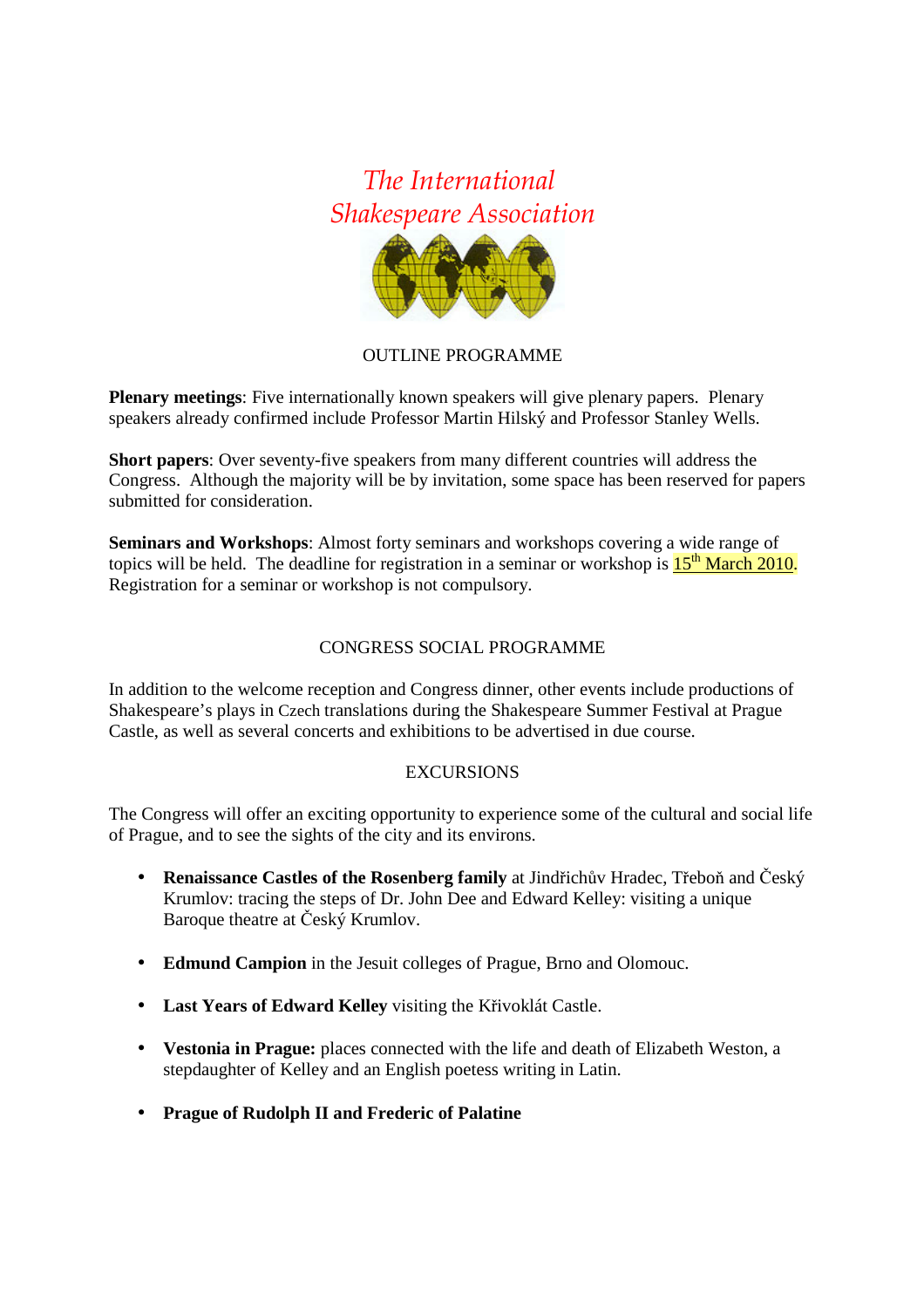

## 'Renaissance Shakespeare / Shakespeare Renaissances'

#### **SEMINAR PROGRAMME AND REGISTRATION**

Seminars on a wide range of topics related to the overall Congress theme will form an important part of the programme. The seminars are expected not to exceed 15 scholars who will work, under the direction of the leaders, on the topics outlined in this leaflet. Papers will be written, circulated and read in advance, so that the seminars can be devoted to the discussion of the issues raised in the research. Registration in a seminar will require active participation.

A formal letter of invitation will go to all members to assist in obtaining institutional funding. Any seminar or workshop member who has not completed the assigned work by the deadlines specified by the leaders will not be listed in the Congress programme and may not join in the discussion at the meeting.

A seminar registration form is included in this leaflet. Registration is open to all members of the International Shakespeare Association.

Please do not submit seminar papers in advance to the leaders. Once enrolments are set the leaders will solicit papers from the registered participants. Registrations for seminars will be collated centrally and details of the participants sent to leaders.

# **THE DEADLINE FOR SEMINAR REGISTRATION IS 15th March 2010.**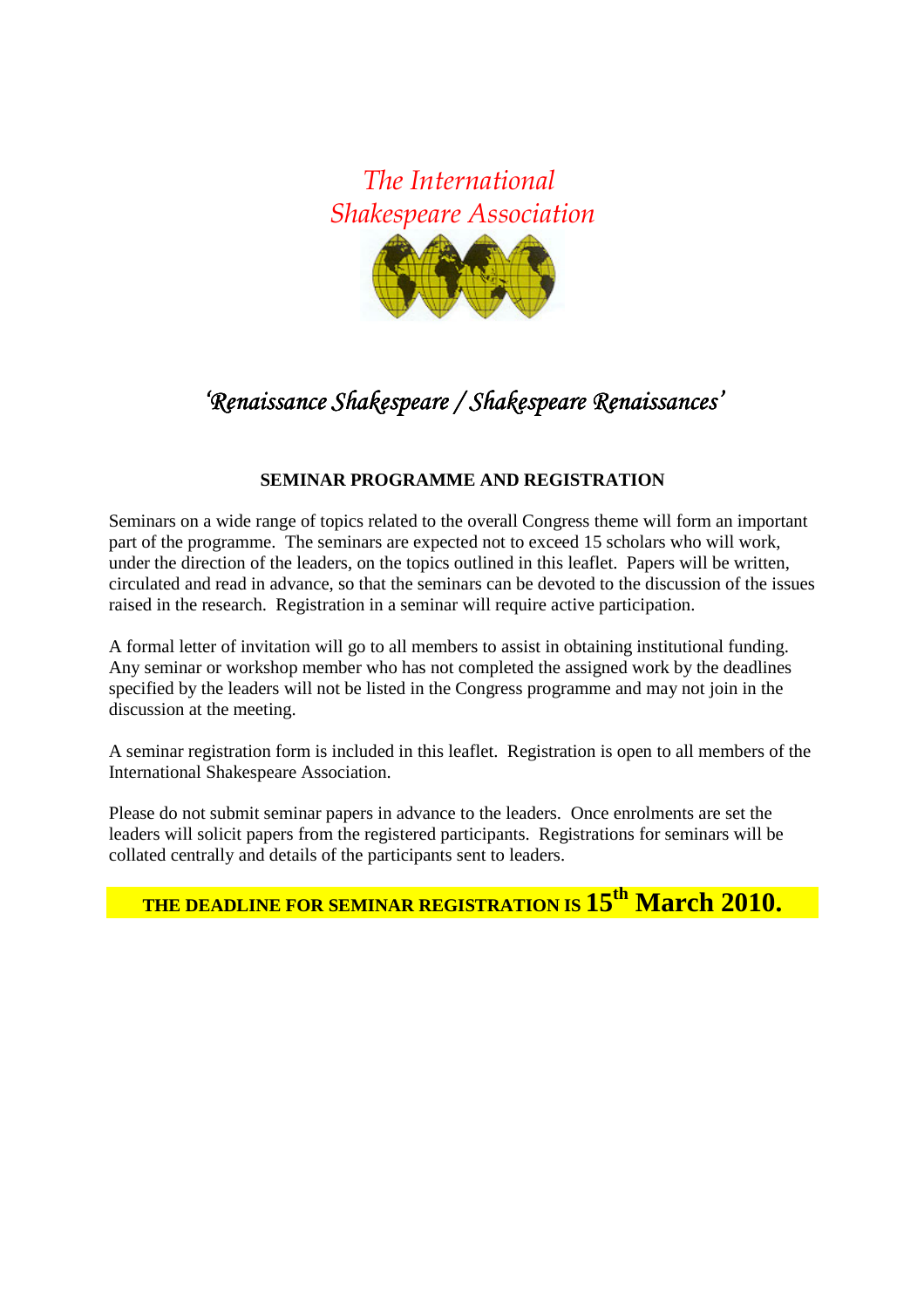

## **SEMINARS**

No. 1. **Shakespeare on the Arab Stage**. Leaders: Rafik Darragi (Emeritus, University of Tunis, Tunisia) and Margaret Litvin (Boston University, USA)

This seminar aims to explore the diverse dramatic adaptations of Shakespeare that have flourished in the Arab world in recent years. In many Arab countries the prevailing artistic fashion favours original works rather than adaptations; Shakespeare's reputation is that of a highly difficult source of inspiration. Yet many top Arab playwrights and directors have appropriated Shakespearean characters and/or plots. Their plays range from parody and pastiche to metatheatrical reflection, political satire, and even tragedy. Such work is gaining increasing prominence in the West: for instance, an " Arab" version of *Richard III* was commissioned by the Royal Shakespeare Company in 2006 and later invited to help represent "Arab performance" at a festival in Washington, DC.

This seminar will build upon the questions sparked by the panel on Arab Shakespeare at the 8th WSC (Brisbane, 2006). Participants will be invited to focus on one or more Arab/ic plays and to analyze the intention behind the author/director's treatment of Shakespeare. The ensuing discussion will aim to produce a typology or map of Arab Shakespeare appropriation, and to pinpoint some of the relevant paradigms for theorizing this young but growing sub-field. In particular, we will inquire whether – in view of Shakespeare's perfectly naturalized status in some Arab theatre cultures and his "outsider" status in others – the paradigm of "intercultural appropriation" is a fruitful theoretical approach at all.

No. 2. **Four Hundred Years of** *The Tempest***.** Leaders: Virginia Mason Vaughan (Clark University, USA) and Tobias Doering (University of Munich, Germany)

First performed ca. 1611, Shakespeare's *Tempest* has flourished ever since, whether in the study, on the stage, or in writers' and artists' imaginations. In its four hundred year history, *The Tempest* has served as a multivalent cultural signifier, changing through the generations and from one area of the globe to another. As commentators have frequently noted, Shakespeare drew upon accounts of new world exploration in shaping his play; at the same time, *The Tempest*  reflects the discourse of old world politics, drawing perhaps on the court history of Prague and the Bohemian succession. This seminar will provide the opportunity to explore any and all of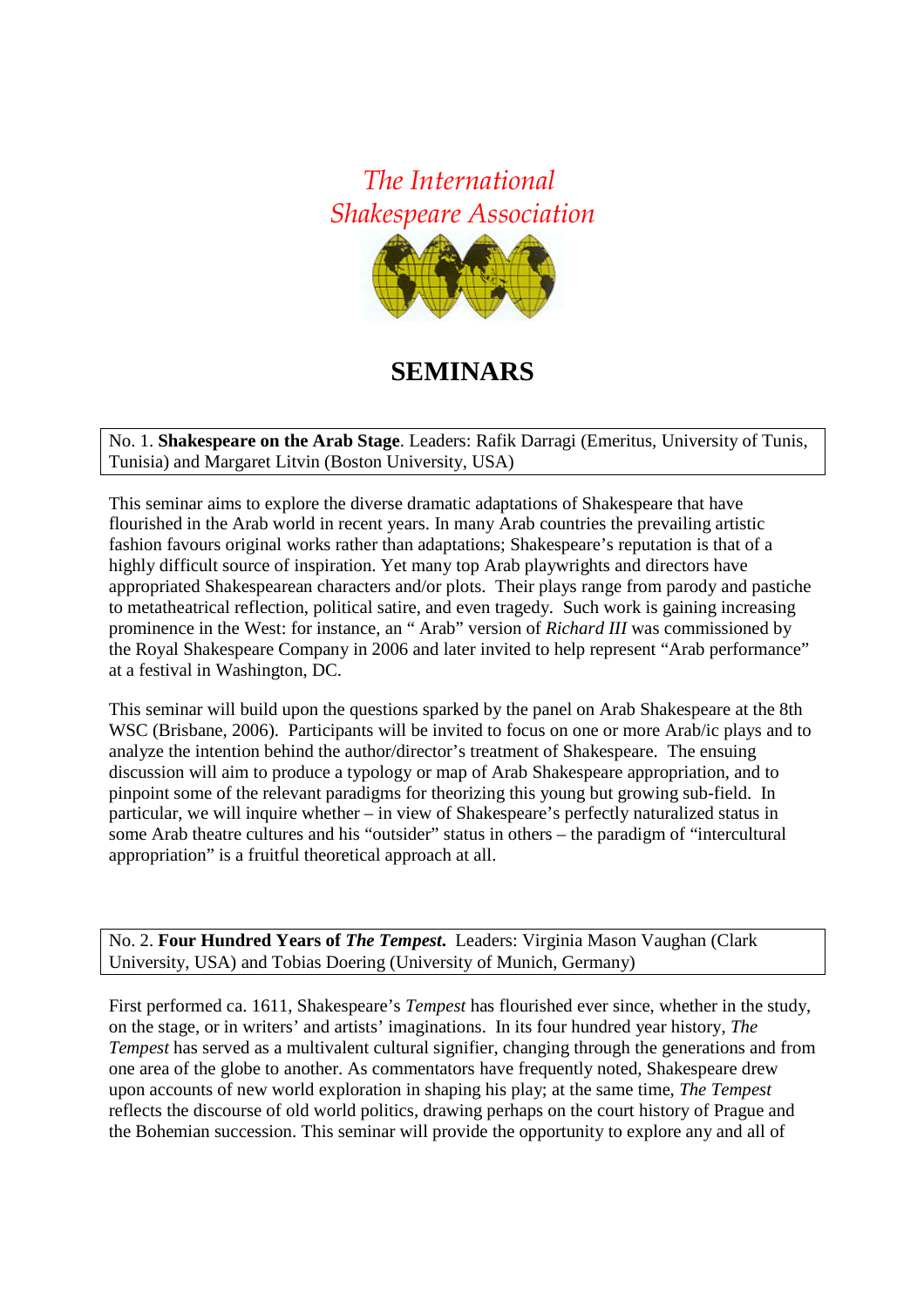these metamorphoses. Papers may focus on the text at the moment of production, on its transmission through editorial processes and changing interpretive and staging practices, or on contemporary re-readings. Our goal is to set changing *Tempest*s within their historical, social and political contexts and to showcase the many ways Shakespeare's last solo play is both a shaper and a receptor of cultural significance.

No. 3. **Shakespeare and the Italian Renaissance: Appropriation, Transformation, Opposition***.* Leaders: Michele Marrapodi (University of Palermo, Italy) and Robert Henke (Washington University, USA)

This seminar aims to place Shakespeare's works within the context of the European Renaissance and, more specifically, within the context of Italian cultural, dramatic, and literary traditions, with reference to the impact and influence of both classical and contemporary culture. The topics may range from a reassessment of Italian novellas, theatre, and discourses as direct or indirect sources, analogues, paralogues, and intertexts for the construction of Shakespeare's poetry and drama to a reconsideration of other cultural transactions, such as travel and courtesy books, the arts, fencing, dancing, fashion, and so forth. The critical perspective of the seminar is to regard the pervasive presence of the Italian world in early modern England not only as a traditional treasure trove of influence and imitation but also as a potential cultural force of ideological appropriation, transformation, and opposition.

No. 4. **Shakespeare's Plays in Print Outside Britain.** Leaders: Marta Straznicky (Queens's University, Canada) and Lukas Erne (University of Geneva, Switzerland)

This seminar investigates the history of Shakespeare's plays in print outside Britain. Recent work on Shakespeare's plays in relation to early modern print culture has produced a wealth of new findings, but there has been little research on Shakespeare and print cultures outside Britain. Major work on global Shakespeare tends to examine appropriations and adaptations in performance, while studies that focus on translation are chiefly concerned with philology, linguistics, and semiotics.

This seminar draws together scholars interested in Shakespeare's plays as books in any number of national or international settings. Possible topics include how translations negotiate the early printed texts, the international traffic in printed editions, or readership communities for Shakespeare's plays in various historical and geographical contexts. Scholars interested in the cultural and political facets of Shakespearean appropriations might look into the variety of institutions (universities, libraries, courts, academies, theatres, etc.) in which Shakespeare's cultural authority was constituted as a specifically textual property. Other topics might include the impact of Shakespeare translations on native literary cultures and vice versa, the relationship between reading and theatrical audiences for Shakespeare's plays outside Britain, or the relationship of print culture to the history of theatrical adaptations in a given setting.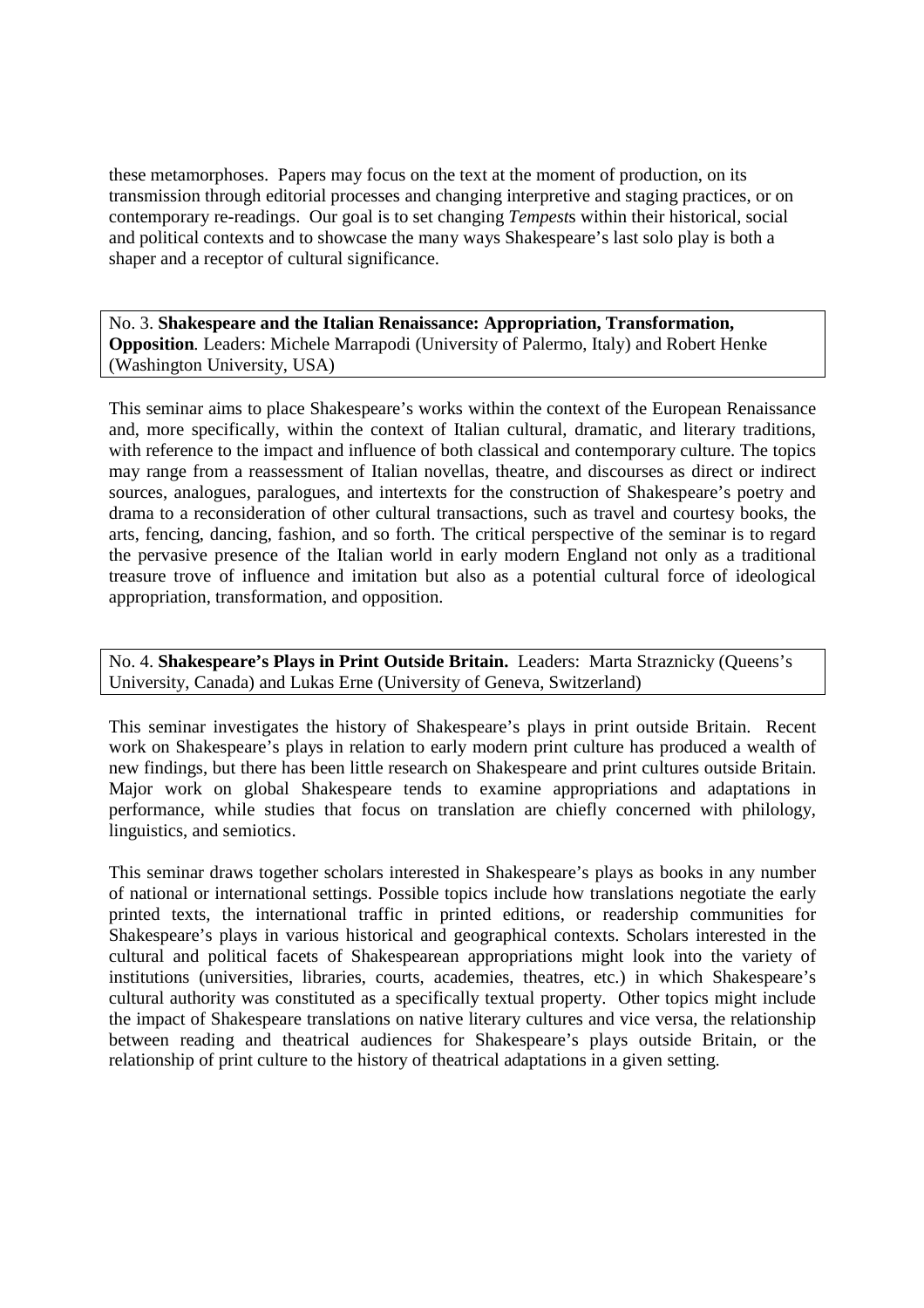No. 5. **Magic and the Occult in Shakespeare and his Contemporaries.** Leaders: Lisa Hopkins (Sheffield Hallam University, UK) and György E. Szönyi (University of Szeged, Hungary)

To Shakespeare and his contemporaries, Prague was the home of magic, where Rudolf II had collected wizards and magi. This seminar welcomes papers which explore any aspect of witchcraft, magic or the occult in the plays of Shakespeare, either alone or in conjunction with one or more other Renaissance dramatists. Of particular interest are the relationship between magic and nature; the influence of specific individuals who were interested in magic; the relationship between magic and science; and the intersection of magic and discourses of race, gender, and nation.

No. 6. **Multitudinous Seas: The Ocean in the Age of Shakespeare.** Leaders: Bernhard Klein (University of Kent, UK) and Steve Mentz (St. John's University, USA)

This seminar explores the sea and its associated spaces, including ships, islands, beaches, and ports. It examines early modern oceans as "contact zones," spaces of inter-cultural exchange, mutual recognition, unexpected alliances, and cross-cultural collaboration. Early modern oceanic vistas connect Shakespeare studies to a series of major contemporary discourses, especially globalization, post-colonialism, environmentalism, and technology studies. Participants might explore any of these fields; we would welcome, for example, global readings of first-contact narratives, environmental understandings of oceanic space in drama ("the seacoast of Bohemia" seems apposite), post-colonial reconsiderations of the travel accounts published by Hakluyt and Purchas, or readings of the cultural impact of such technologies as the Mercator projection, the navigational chart, or the Portuguese carrack. The seminar also emphasizes that the early modern sea represented arguably the first truly international space. Hugo Grotius's *Mare Liberum* (1609) inaugurated the sense of the ocean as more-than-national, a space of freedom and mutability that challenges orderly systems of thought. Recognizing the current critique of an "Atlantic studies" that relies too strongly on Anglo-American narratives and sources, we seek participants who will define a more plural and truly global transoceanic world.

No. 7. **Shakespeare's Sonnets.** – Leaders: Bob White (University of Western Australia, Australia) and Dympna Callaghan (Syracuse University, USA)

Although neglected until the Romantic age, Shakespeare's Sonnets have ever since then generated not only endless biographical speculation but also complex theories of subjectivity, identity, and gender, amongst a host of other thematic approaches. This seminar invites contributions on any aspect of the sonnets, though it is hoped the emphasis will lie on studies of reception and on challenging critical explication, rather than biography for its own sake.

No. 8. **Culinary Shakespeare**. Leaders: David B. Goldstein (York University, Canada) and Amy L. Tigner (University of Texas, Arlington, USA)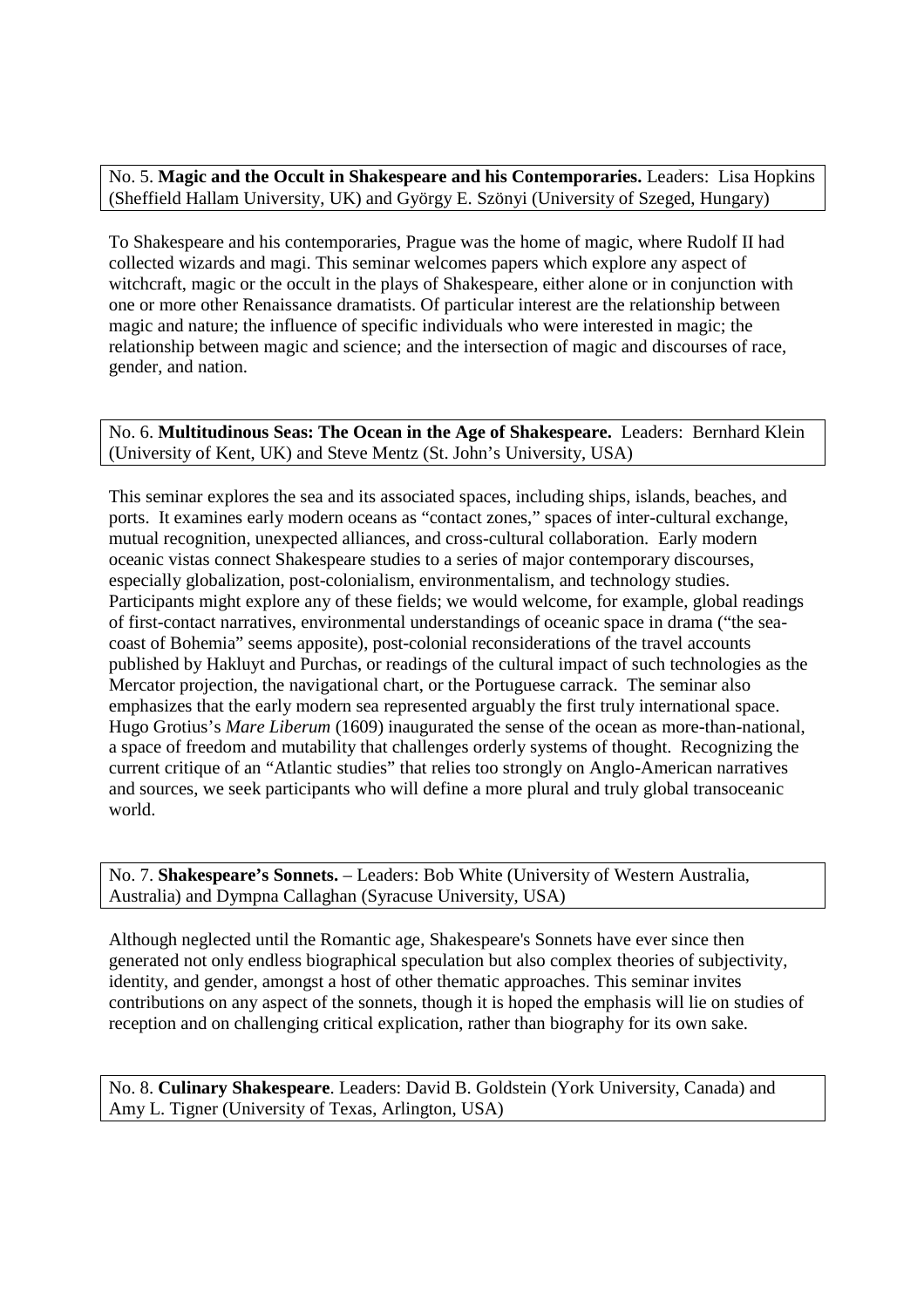This seminar explores questions of food and eating in Shakespeare. The study of food in our period has evolved far beyond the practice of pointing out representations of food in Shakespeare, to the development of a complex network of questions about what it means to eat, and to make decisions about eating, in both the Renaissance and modern contexts. Most recently, analyses of food in Shakespeare have taken place largely within debates about humoralism and dietary literature, consumption, and interiority. This seminar seeks to extend those lines of inquiry, while exploring alternative ways of conceiving eating in the work of Shakespeare and his contemporaries. Issues that participants address might include the relationship between eating and Renaissance attitudes toward trade, exploration, and conquest; the aesthetic and political ramifications of changes in English diet; transformations in philosophical and practical ideas about health, the body, and desire; relations between contemporary and early modern perspectives on food; links between the materiality of food and the intellectual practices of writing and representation; the explosion of cookbook writing in the Tudor and Stuart periods as it relates to the evolution of the drama; how eating functions in performance; and the role of ethics in Shakespearean eating.

No. 9. **Shakespeare and the Visual Arts**. Leaders: Shormishtha Panja (University of Delhi, India) and Clare McManus (Roehampton University, UK)

This seminar invites papers on the influence of Shakespeare on the visual arts and their influence on his works, both dramatic and poetic. Papers may deal with instances of ekphrasis in Shakespeare's works; they may analyse Shakespeare's contribution to the *ut pictura poesis*  tradition; they may discuss the ways in which Shakespeare's approach to the verbal medium mirrors the Renaissance artist's approach to painting and sculpture. Can one see any similarities between Alberti's notion of *istoria* or Vasari's concept of *disegno* and Shakespeare's aesthetics? Is there any evidence of the great *paragone* or competition between poetry and painting, initiated by Leonardo da Vinci, in Shakespeare's works? What are Shakespeare's views on the problems of artistic representation and how are they analogous to theorists and art historians like Alberti, Leonardo da Vinci and Vasari? Alternatively, papers could also deal with how Shakespeare's works have influenced the visual medium, whether it be in the form of illustrations to Shakespeare's plays or frontispieces to his published works.

No. 10. **Shakespeare's Romantic Comedies: Uses, Adaptations, and Appropriations**. Leaders: Kent Cartwright (University of Maryland, USA) and Fernando Cioni (University of Florence, Italy)

This seminar approaches the topic of Renaissance Shakespeare / Shakespeare Renaissances by exploring the uses of Shakespearean romantic comedy, with adaptations and appropriations understood as important means for establishing use-value. The romantic comedies seem less obviously appropriated for political purposes than do the histories or tragedies. Indeed, the association of comedy with pleasure, laughter, and festivity may discourage considering its sociological effects – as if pleasure were beyond ideology. On the other hand, it hardly makes sense to turn the romantic comedies into crypto-tragedies.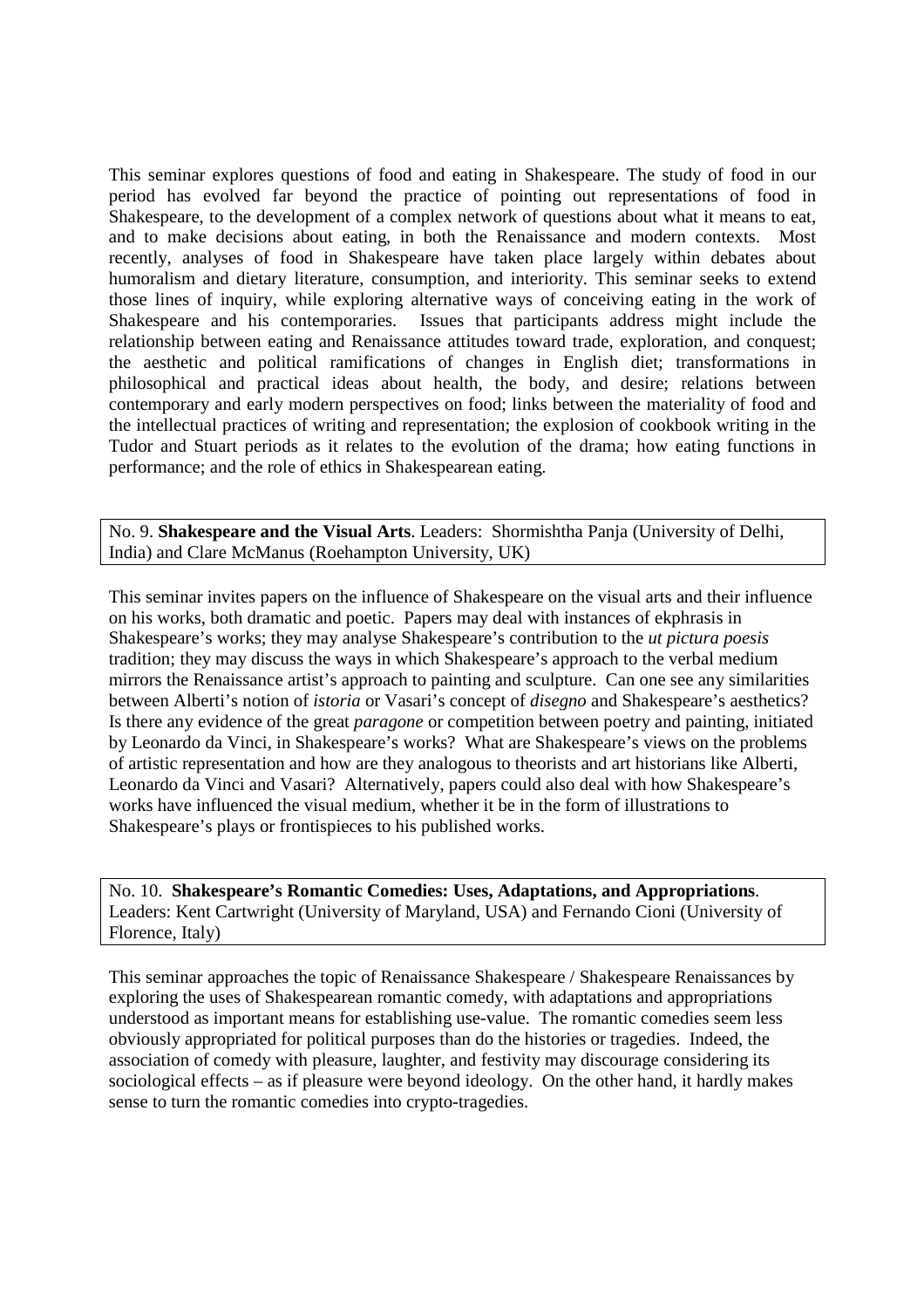Thus, a consideration of how Shakespeare's romantic comedies are adapted, appropriated, and used raises a number of questions. To what uses are romantic comedies put as they are adapted for different historical ages and for different nations and locales? What aspects of the "Renaissance Shakespeare" tend to survive in staging traditions, and what aspects consistently suffer excision or undergo transmutation? Further, what aspects of the adaptations themselves become habitually repeated and complicated, and to what effect? What happens to genre in the process of adaptation and appropriation? As romantic comedies are adapted to local or historical situations, what interests or ends do they serve? What makes Shakespeare's romantic comedies useful for adaptation? Can we identify particular eras or locals or circumstances around which adaptations or appropriations tend to cluster, with the impression of a Shakespearean revival or " "renaissance"?

From a generic point of view, the seminar invites discussion, further, about how the pleasure of a specific comedy might be described and what effects might be associated with it? Indeed, how might we theorize pleasure? What are the implications of Shakespeare's tendency to imbed uncertainties, doubts, and unresolved details within the arc of comic resolution? How might the effects or uses of Shakespearean romantic comedy be compared with, say, the uses of Renaissance Italian comedy? (Here and above, Louise George Clubb's notion of "theatergrams" may be helpful.)

In terms of adaptation or appropriation, the plays that are most frequently the object of such transmutation are probably *The Taming of the Shrew*, *Merchant*, *The Comedy of Errors*, and *A Midsummer Night's Dream*. This seminar welcomes new ideas about these plays, and it also encourages participants to explore the less frequently adapted comedies.

No. 11. **Shakespeare and Early Modern Popular Culture.** Leaders: Paola Pugliatti (University of Florence, Italy) and Janet Clare (University of Hull, UK)

The late twentieth-century saw a move towards the study of Shakespeare as part of a popular theatre tradition. Robert Weimann's pioneering book *Shakespeare und die Tradition des Volkstheaters* was published in Berlin in 1967 although it did not reach a wider audience until 1978 when it was translated into English. The same year, Peter Burke's *Popular Culture in Early Modern Europe* appeared and was similarly recognized as a pioneering work. Crucially, Burke raised fundamental issues on the very meaning of 'popular' and on the relationship between 'popular' and 'élite' culture in early modern European cultural formations. Both Weimann and Burke had a deep influence on later writings, especially in the English-speaking world. Yet, it could be said that their respective influences have remained discrete: following Weimann, there has been work on early modern English theatre such as Michael Hattaway's *Elizabethan Popular Theatre* (1982) while other scholars have responded to the theoretical issues raised by Burke, expanding his suggestions to reach other cultural contexts.

A further influence has been Bakhtin's work and particularly his writings on carnival and the carnivalesque which has produced insightful studies of festivities, carnival and misrule (M. Bristol, *Carnival and Theatre: Plebian Culture and the Structure of Authority in Renaissance England*, 1985; F. Laroque, *Shakespeare et la fête*, 1988; Engl. Trans.: *Shakespeare's Festive*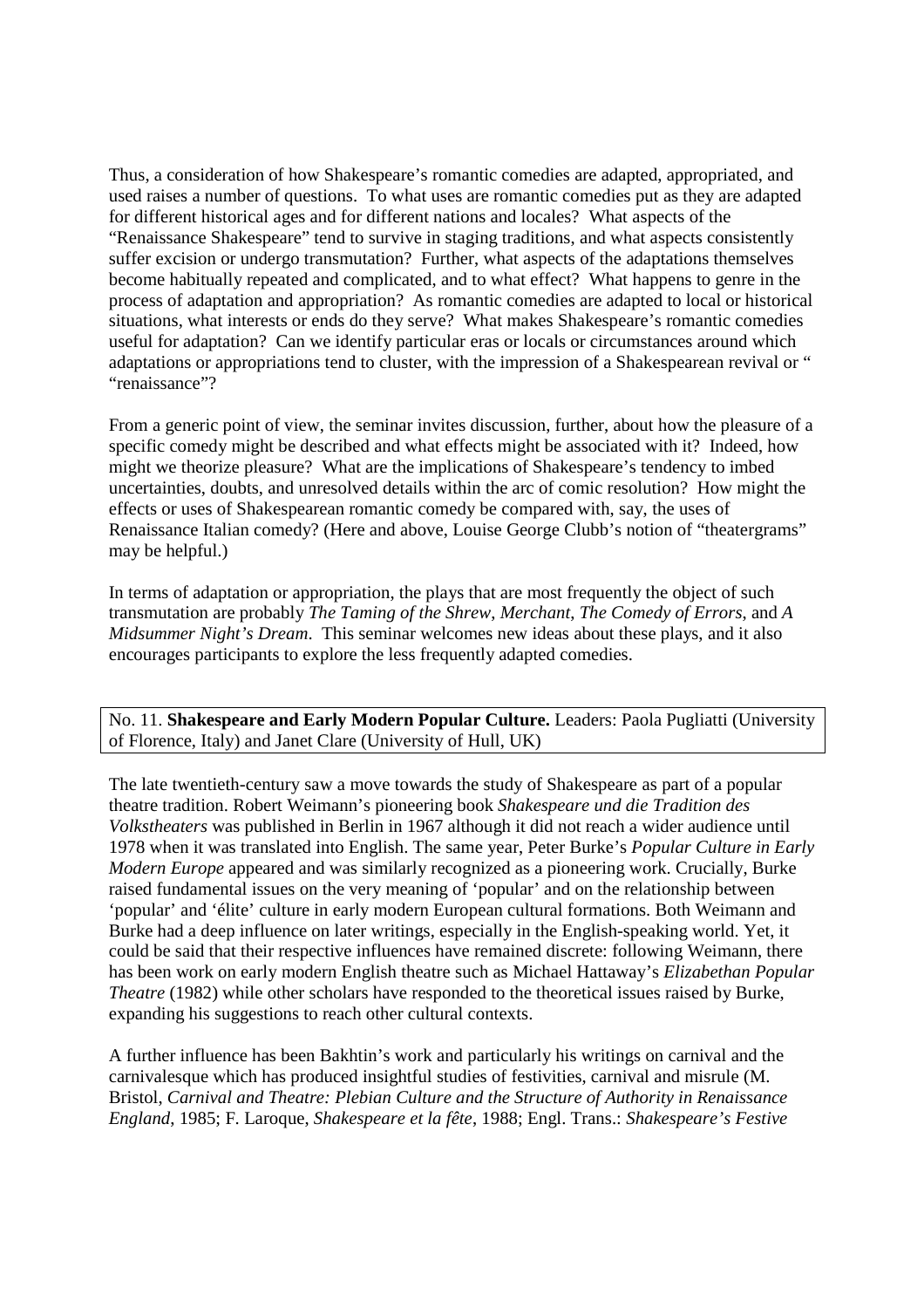*World,* 1991). More recently, studies have appeared reappraising the links between the theatre and 'the popular' and demonstrating a revival of interest in the subject. This is notable in a study by Mary Ellen Lamb (*The Popular Culture of Shakespeare, Spenser and Jonson*, 2006) and in a collection of essays edited by S. Gillespie and N. Rhodes (*Shakespeare and Elizabethan Popular Culture*, 2006). It is still the case, however, that literary theorists have developed their ideas on the subject working mainly within the category of the literary and written while researchers in the field of popular culture have failed to make use of results achieved in the field of literature. The latter, in particular, have paid comparatively little attention to the debate within post-modern literary studies on the concept of "canon": an idea which inevitably implies a distinction between "centre" and "periphery" (what is "normative" and "canonical" is inevitably implied in any definition of the "metamorphic" and "marginal"). Indeed, the very idea of "canon" and its potential connections with the category of the "popular" offers this seminar a framework for an enlivened study of Shakespeare within early modern popular culture.

The seminar invites papers on the many ways in which in Shakespeare's plays demonstrate their engagement with early modern popular culture. Further, we would welcome papers that explore the intertwining of the popular with different, more socially privileged or elite manifestations of contemporary culture. It also invites a general reconsideration of traditional distinctions between elite and popular culture (or 'hegemonic' and 'subordinate', in Gramsci's definition); issues which still wait to be satisfactorily discussed and 'tried' on a significant and considerably "canonical" literary corpus.

No.12. **Shakespeare, War, and the Conditions of Performance.** Leaders: Tina Krontiris (Aristotle University, Greece) and Irena Makaryk (University of Ottawa, Canada)

This seminar is interested in exploring Shakespeare in extremis: the way that the extreme conditions created by war affect the interpretation, performance, and reception of Shakespeare's plays. Participants in the seminar are invited to address, among other topics, the following:

- performing Shakespeare at the front;

- performing Shakespeare under war censorship;

- the relation among place, reception, and interpretation during wartime - translating Shakespeare during wartime

- gender, race, class, and genre in wartime conditions

Using as a starting point Raymond Williams's theorization of place and occasion of cultural events, the seminar will ultimately attempt to address the question of whether, or to what extent, such theorization can hold in wartime, when material, cultural, and social conditions change (sometimes radically, as during WWII), as do the significations attached to such theatrical conventions as stage-space, props, costume, and seating space for audience.

No. 13. **Shakespeare on the International Screen:** *Macbeth***.** Leaders: **Sarah Hatchuel** (Université du Havre, France), **Nathalie Vienne-Guerrin** (Université de Montpellier III, France) and **Victoria Bladen** (University of Queensland, Australia)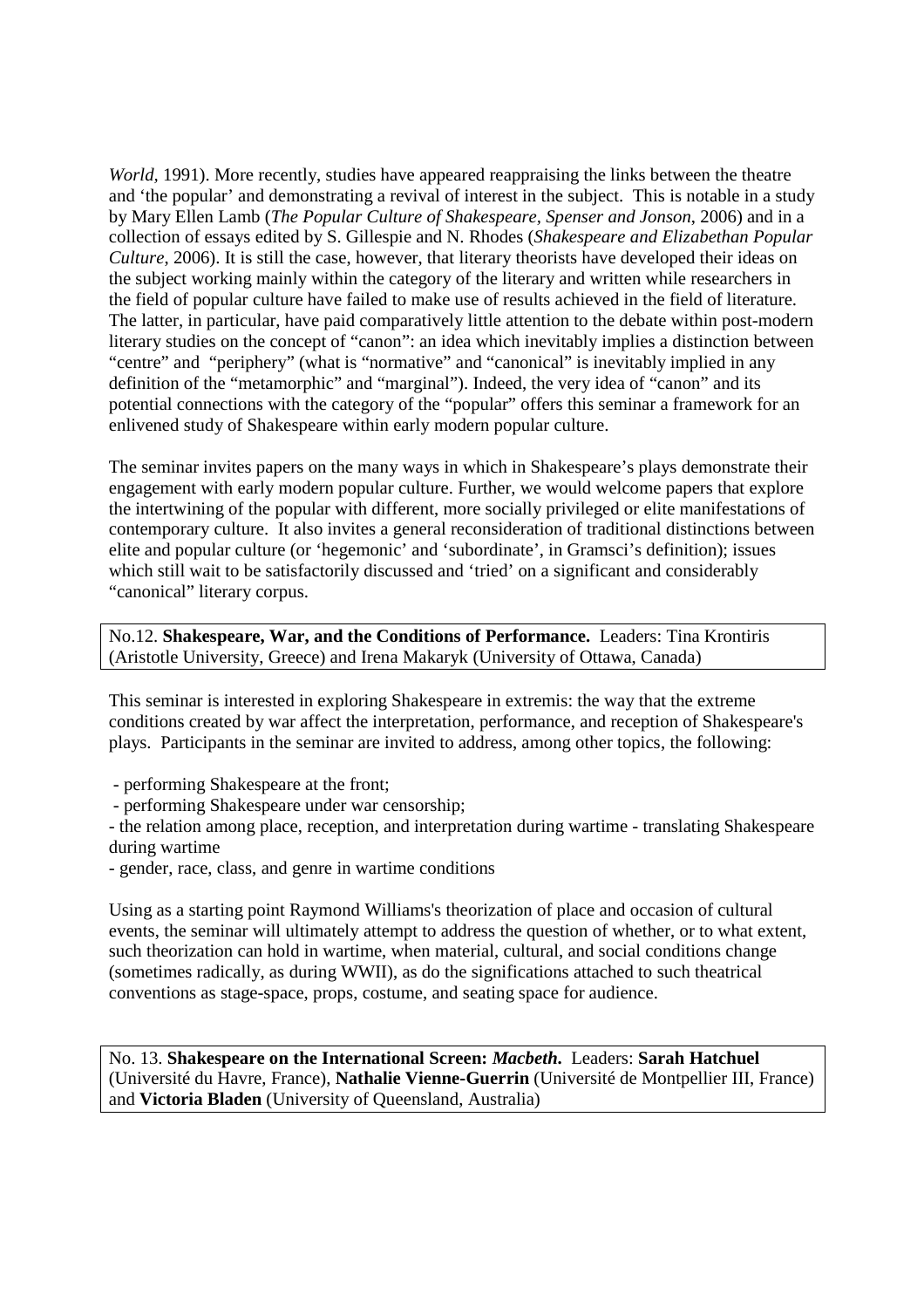How can we account for the fact that a play that is so tightly linked to one particular nation (Scotland), has been adapted to so many diverse cultures? This seminar invites papers on screen versions of Shakespeare's *Macbeth*, which has inspired filmic adaptations in a stunning number of countries all around the world: Australia (dir. Geoffrey Wright, 2006), India (*Maqbool*, dir. Vishal Bharadwaj, 2003), Japan (*Throne of Blood*, dir. Akira Kurosawa, 1957), Madagascar (*Makibefo*, dir. Alexander Abela, 1999), the United States (dir. Orson Welles, 1948), or the UK (dir. Trevor Nunn, 1979; dir. Jeremy Freeston, 1997). This transnational appeal of *Macbeth* is also reflected in Roman Polanski's 1971 film production which was financed by Denmark, Germany, the US, Finland and France.

A variety of approaches will be welcomed in this seminar. The papers may examine, among other aspects:

- how the play is (textually, aesthetically, ideologically, etc.) transformed when directed for the screen;

- what each adaptation reveals about the (sometimes postcolonial) culture in which it is set;

- how Shakespeare's playscript (or plot) interacts with national ideologies and representations;

- how the screen versions have been influenced and shaped by previous theatre productions;

- how the female characters (Lady Macbeth, the three witches) are represented in various cultures;
- how the magical aspects of the play interrelate with the magical aspects of film.

No. 14. **"Must I remember?" Trauma and Memory in Early Modern England**. Leaders: Rebecca Totaro (Florida Gulf Coast University, USA) and Margaret Healy (University of Sussex, UK)

As he recalls his mother's affection for his deceased father, Hamlet suffers from a memory that he cannot dislodge: "Let me not think on't," he concludes, but he continues to reiterate his pain in multiple forms. Shakespeare's plays and poetry contain many forms of narrative trauma, reviving time and again for public consumption the national, personal, and imaginary dramas of suffering. This seminar seeks papers that explore the some aspect of the following: trauma in the plays, poetry, and/or prose of Shakespeare and his contemporaries within and outside of London's drama scene; texts that bear the less overt marks of personal, social, national, religious, or authorial trauma; the implications of representing and viewing trauma. Papers may be broadly theoretical or particularized readings.

No. 15. **Global Spin-Offs.** Leaders: Richard Burt (University of Florida, USA), Lingui Yang (Strayer University) and Yukari Yoshihara (University of Tsukuba, Japan)

This seminar investigates the ways in which Shakespeare has been translated into "Shakespeares," making the line between "proper" and "improper" Shakespeare hard to determine and defend. We will consider the entire whole range of "Shakespeares," from "conventional" adaptations to "oppositional" ones, from reverential re-creations of canonical Shakespeare to "bastard" appropriations, in a variety of mediums from stage/movie spin-offs to non-stage pop spin-offs (TV, videogames, comics, advertisement etc.), produced all over the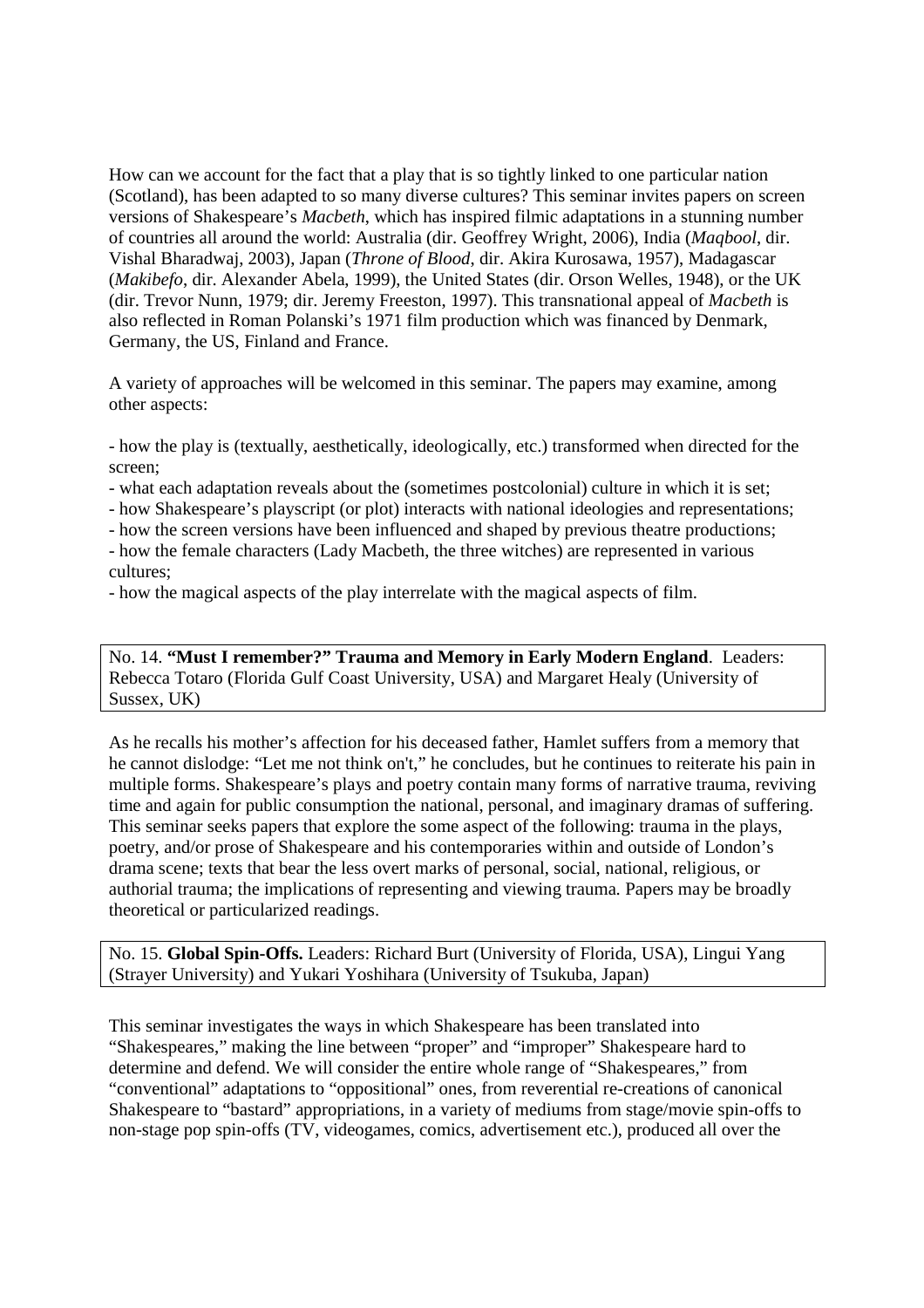world, in the age. Global Shakespeare spin-offs show us that Shakespeare has always been "Shakespeares," mediatized and subject to dislocation, decontextualization, and fragmentation.

The seminar will explore questions such as: What theoretical models of culture, media, adaptation, and performance Shakespeare's reproduction and adaptation help us to understand global Shakespeares? What do we mean by 'global' Shakespeare spin-offs? Does it indicate that he is at every corner of the global village? Or, is his cultural capital "global" as is the capitalist system in the late 20th century and in the new millennium? How do non-English spin-offs, especially those with affinities with pop and youth culture, differ "dumbed-down" Shakespeares rewritten in the idiom of mass culture in the United States? Do these "rip-offs" simply use Shakespeare as a marketing gimmick, or do they offer, stranger kinds of work?

No. 16. **Shakespeare and Crime**. Leaders: Bettina Boecker (Shakespeare-Forschungsbibliothek München, Germany) and Nadia Bishai (King's College London, UK)

Beyond its immensely popular stagings of crimes like murder, theft and prostitution, Shakespeare's theatre was linked to the criminal in other significant ways. Situated in the notorious Bankside district, the Globe physically embodied the fine, and often permeable, line separating acting from legally punishable offences, accentuating the disturbing similarities between thespians and malefactors; actors bordered on the criminal, while criminals were, after their own fashion, performers. Shakespeare's theatre thus is never without a degree of complicity in its representations of criminal deviance; wherever the early modern stage treats of the illicit, the immoral or the illegal, it also treats of itself. This association among the theatrical and the criminal extends far beyond the Globe, though, to include other cultural practices, most famously, judicial punishments. From the stocks to the scaffold, the punitive measures meted out to offenders were dramatic and immediate, highlighting the bodies of the criminals, their spectacular performances and the audience who witnessed them. Against this backdrop of the multiple, multi-faceted interrelations between theatre and crime in early modern England, the seminar explores (1) the uses and functions of crime in Shakespearean drama, and (2) the plays' dialogues with, and interrogations of, contemporary discourses on crime and criminality.

No. 17. **Shakespearean Players in Early Modern Europe**. Leaders: Pavel Drábek (Makaryk University, Brno, Czech Republic) and M.A.Katritzky (The Open University, UK)

The seminar invites papers dealing with the culturally influential presence of the English travelling players in Europe 1584-1700. Papers may consider topics such as individual players or troupes, transnational contacts between English and German, French or other European players, and/or the specific repertoire of the actors. Theatre-historical, historical, literary and historiographical approaches are welcome

No.18. **The Body-Mind in Shakespeare's Theatre.** Leaders: Evelyn Tribble (University of Otago, New Zealand) and Laurie Johnson (University of Southern Queensland, Australia)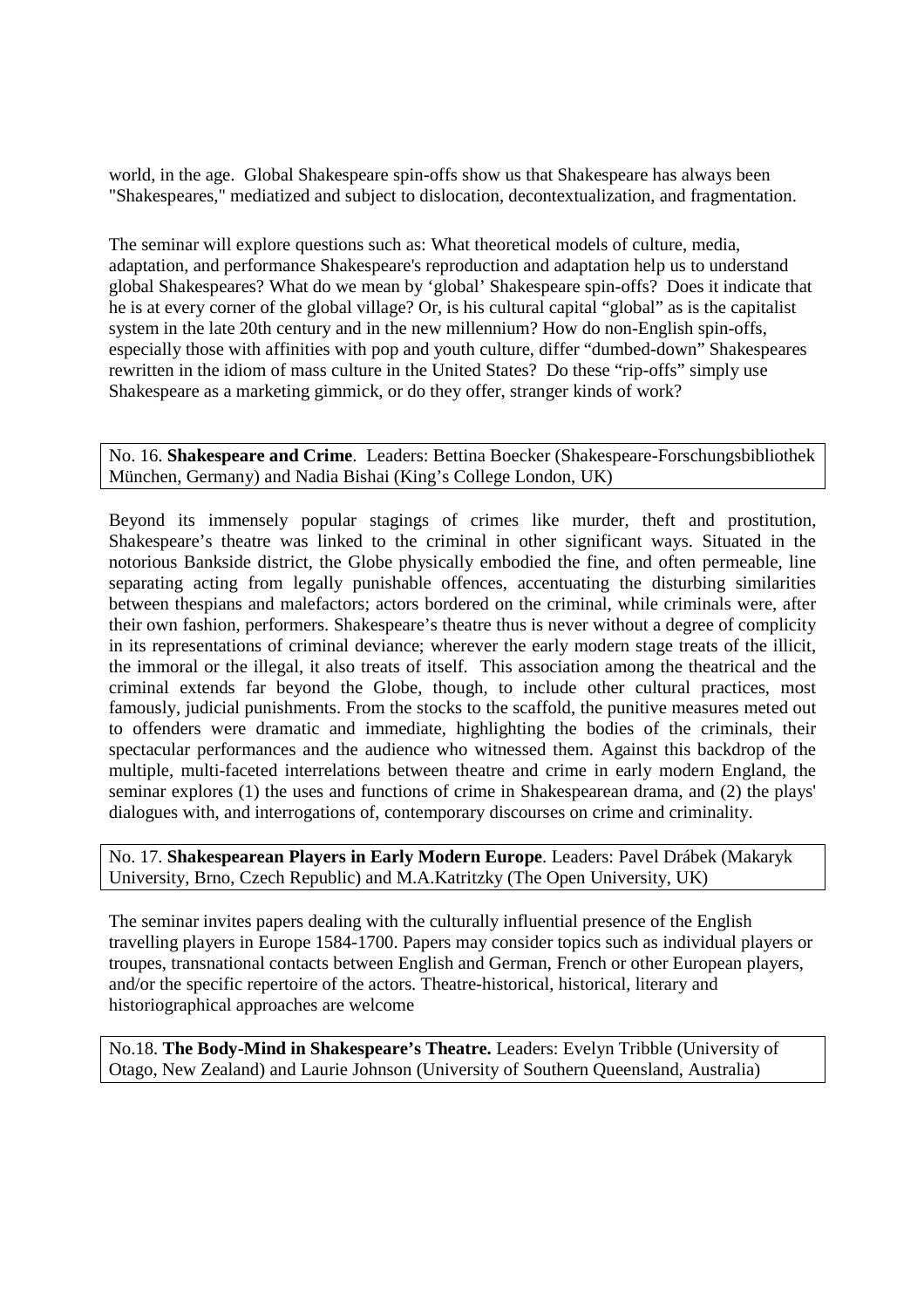The last decades in Shakespeare scholarship has been dominated by a desire to return "the body" to Shakespeare's theatre. New readings of embodiment have greatly enriched historical, theoretical, and performative approaches to Shakespeare, overturning the hegemony of characterbased and psychological readings of the plays (and, indeed, the purely literary focus on the plays as texts for interpretation) by examining relationships between the Elizabethan theatre (as a physical space and a socio-geographical location), the audience, the play text, and the performance (which incorporates the actor's body as much as the lines on the page). Yet it may be an opportune moment to wonder whether the recent return to 'the body' in early modern scholarship risks placing too great an emphasis on the body, at the expense of concern with the mind. Does the new work on embodiment offer a way of reconceiving the early modern mind in relation to the Elizabethan and Jacobean stage? Approaches to the topic may include, but are not limited to, cognitive approaches to Shakespeare, phenomenology, distributed cognition, early modern conceptions of mind-body relationships, and studies of mind and body in performance or in text.

This seminar builds upon the increasing interest in Shakespeare and embodiment, seeking to extend these concerns to a renewed attention to the relationship between body and mind. Poststructuralist thought has tended to avoid discussions of mind in the belief that such approaches are necessarily universalizing and transhistorical. Instead, critical readings have focused on the materiality of the body and of objects. While these approaches have produced important rereadings of Renaissance culture, it is our view that a re-assessment of the role of the mind may be able to deepen and enrich our accounts of embodiment and material culture. Two respondents have agreed to work with the members of our seminar: Dr. Gail Paster of the Folger Shakespeare Library, and Professor John Sutton, Department of Cognitive Science, Macquarie University.

No. 19. **Satisfied Customers: Expectations and Experience in Shakespeare's Theatre**. Leaders: Roslyn L. Knutson (University of Arkansas, USA) and Per Sivefors (Gotland University, Sweden)

What did audiences in Shakespeare's theatre expect from the experience of playgoing, and how might their satisfaction be determined? This seminar seeks to explore the ways early modern audiences received satisfaction in relation to their anticipation and experience of theatre visits, including such diverse factors as the physical/tactile experience itself; expectations grounded in the kind of play being attended; and the idea of theatre as a commercial or "purchased" event. Seeking to expand current lines of research on playgoing as a cultural phenomenon, the proposers here welcome papers on audience satisfaction and the ways in which audiences assessed their overall theatrical experience, with particular focus on the physiological and sensory aspects of being a playgoer; the relative appeal of a diverse repertory that offers both familiar narratives and generic experimentation; and the general context of rising consumerism in Shakespeare's time.

No. 20. **"Glocalizing" Hamlet in Performance: Geo-politics and Media-discourses in New Millennium Europe**. Leaders: Nicoleta Cinpoeş (University of Worcester, UK) and Lawrence Guntner (Technical University Braunschweig, Germany)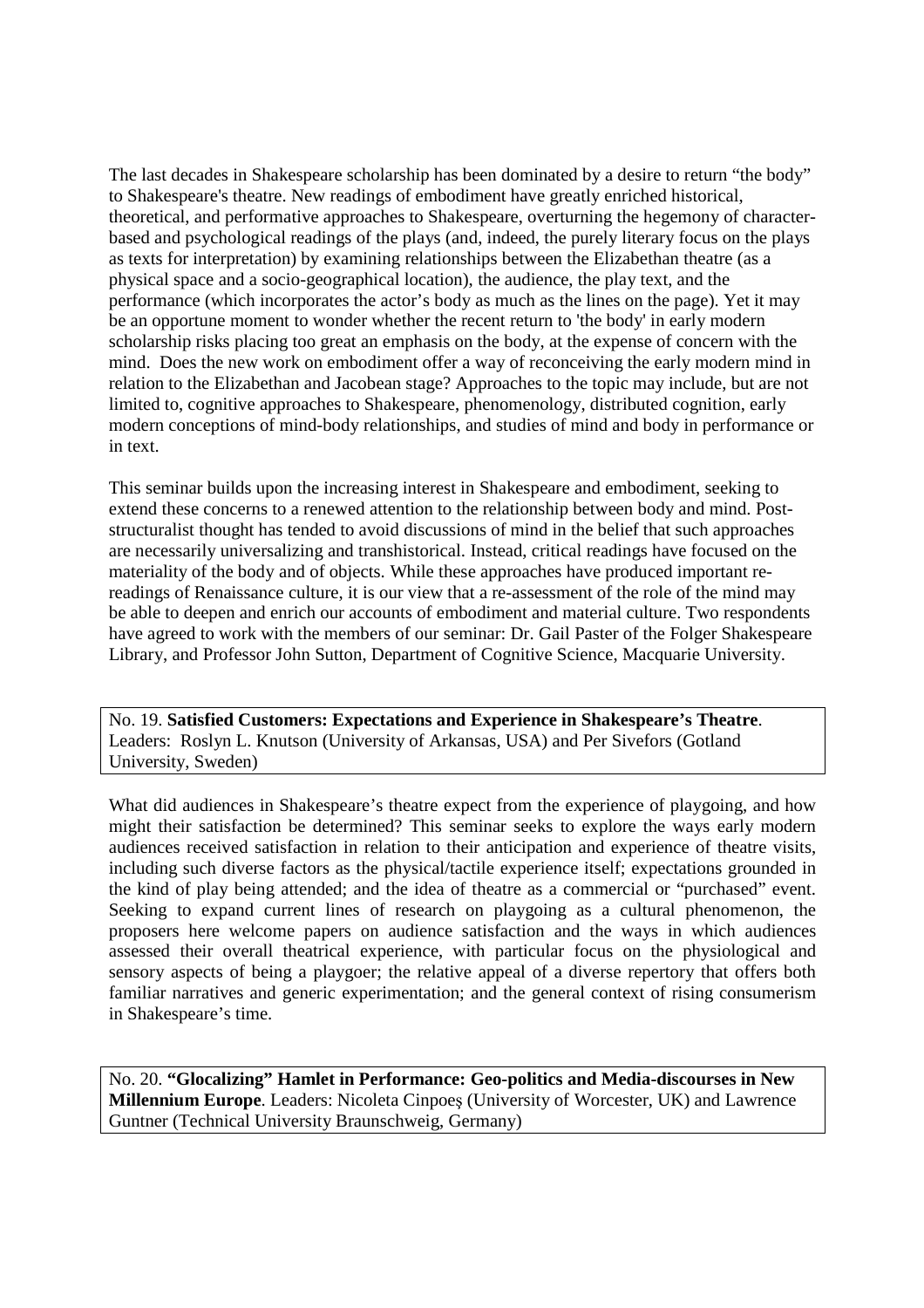In 1977, the "ACTOR PLAYING HAMLET" in Heiner Muller's *Hamletmachine* announced: "I am not Hamlet. I don't play a part anymore. My words no longer meaning anything to me... My drama no longer takes place." In the 1980s, a time of political upheaval, Shakespeare's ubiquitous Dane proved to be a most protean figure, readily adapting himself to the national stages of Eastern and Western Europe. In the 1990s, still floating on the heady tide of long desired political change and good will, the play was instrumental in recovering lost history and in telling previously censored stories.

In the first decade of the new millennium, much has changed in Europe: massive migration, pan-European Neo-Nazism, a new and active Moslem self-awareness, and the resurgence of Russia are just a few items on the historical agenda. In response to this new context *Hamlet* is no longer a vehicle for recovering, or creating, a national cultural memory but has become a trans-national, multi-cultural, "glocalized" site for positioning both play and protagonist between quickly changing geo-political developments and local events. This relocation has frequently been paired with the inclusion of various other media discourses in the performance space once reserved for traditional theatre acting.

At the Magdeburg Chamber Theatre (2000), for example, Hamlet was cast as a local rapper and his poetic blank verse reduced to snippets from four speeches. At the Dramatiska Teatern in Malmo, Shakespeare´s *Hamlet* was 'reborn' as *Mohamlet* (2006), a play geared to the Swedish Arab Islamic community, while at the Teatro Nacional Sao Joao in Porto, *Um Hamlet a Mais* (2006) was characterized by a dialogue between the theatre performance of gender and the medial amplification of that performance. At Teatr Polski in Wroclaw, *Hamlet* (2006) focused on Ophelia, sexually abused by her father and her brother and eventually strangled in a bathtub by Horatio while the projected backdrop of forest life underwent disturbing computer distortions. At the Odeon Theater in Bucharest, *Hamletmachine* (2007) lent Hamlet and the play's search for meaning epic proportions with scenographic paraphernalia that stood in crass contrast to the paucity of Muller's text, while at the Radu-Stanca Theater in Sibiu (2008), the play was transformed into science fiction reminiscent of *The Matrix.* At the Staatstheater Stuttgart (2009), *Hamlet* became agit-prop: Old Hamlet a Nazi army officer, Fortinbras a young Fascist skinhead, while Polonius was a woman and Gertrude a man.

Prompted by such examples, this seminar invites an exploration of how twenty-first century European performances of *Hamlet* have attempted to empty and refill the signifiers "Hamlet" and "Europe" with contemporary signification. More specifically, it aims to examine the use of multiple performance formats with which professional and amateur as well as school and festival stages are "glocalizing" *Hamlet* so that Hamlet's "words" still "mean" something and his "drama" still takes place today.

#### Some issues and questions for papers and discussion

Does *Hamlet*, the quintessentially political play, still have a political agenda at a time when borders and identities, national, sexual, and political, are shifting?

How media technologies have redefined the signifier "Hamlet", as play and character, as well as what performance means in the twenty-first century?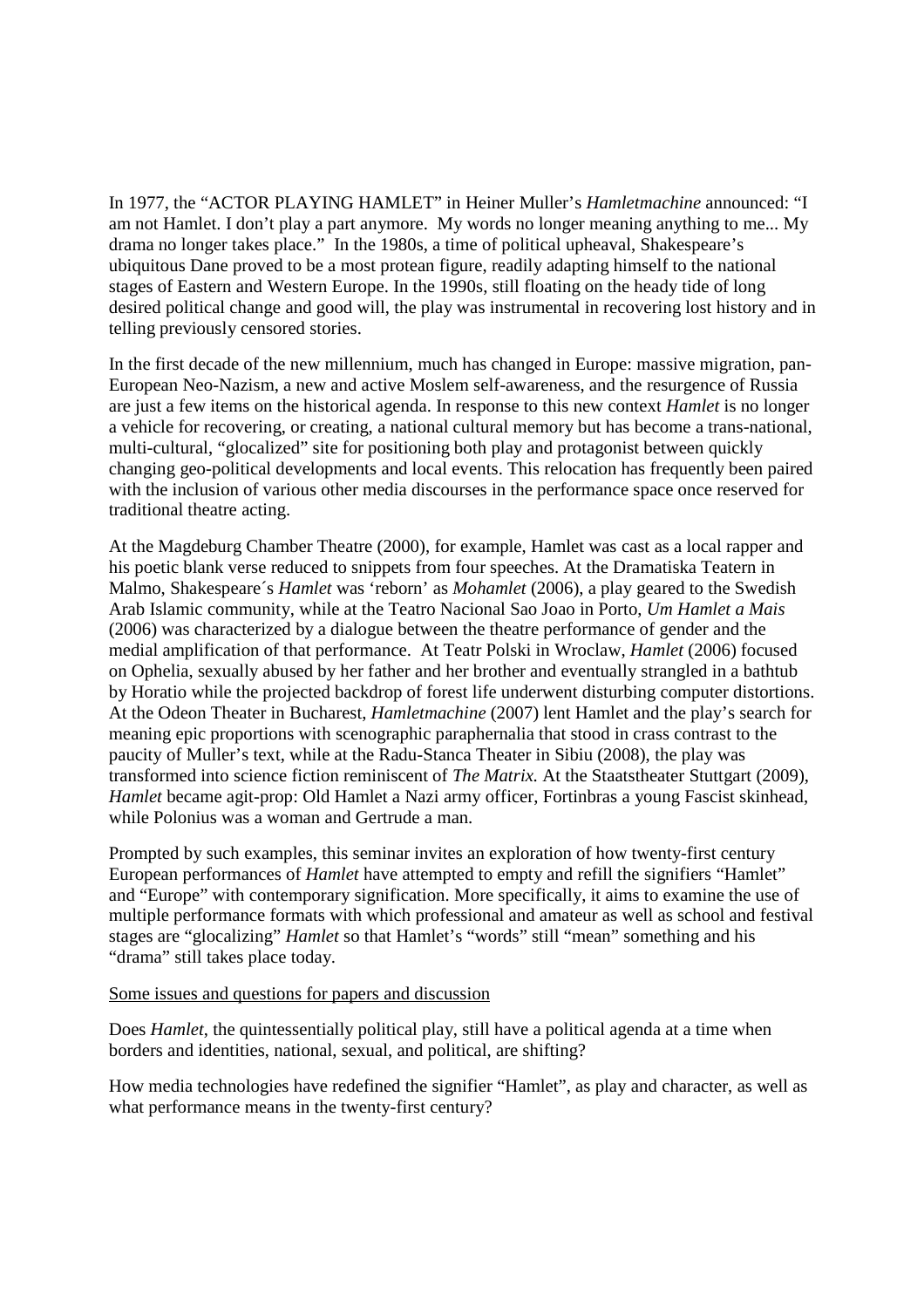What is the role of Hamlet's dramatic language, especially in the multi-lingual performances that have become popular in contemporary multi-lingual Europe? Or has his "story" been displaced by a theatre of images and special effects?

How have traditional gender roles been questioned, re-cast and redefined in contemporary *Hamlet* productions?

No. 21. **Civil War in Shakespeare, His Contemporaries, and His Successors.** Leaders: Mihoko Suzuki (University of Miami, USA) and Miki Suehiro (Senshu University, Japan)

This seminar will investigate literary representations and political analyses of civil war in late sixteenth- to late seventeenth-century England. Shakespeare examines civil war in his two tetralogies, Roman plays and *Macbeth*. Marlowe and Chapman produced plays concerning civil war; non-dramatic contemporary writers who wrote about civil wars include Samuel Daniel, Ann Dowriche, and Elizabeth Cary. We will focus on this notable interest in civil wars, ancient and contemporary, in Shakespeare's time, and the relation of their representation to the English political situation.

We also encourage consideration of plays, histories, and memoirs written during the English Civil Wars (Thomas May, Abraham Cowley, Margaret Cavendish, Lucy Hutchinson), Restoration plays on civil war (Katherine Philips, Aphra Behn, Nathaniel Lee), and Shakespeare adaptations in the 1670s and the early 1680s (John Crowne, Nahum Tate). How does the trauma of actual civil war and the threat of another—in the Popish Plot and the Exclusion Crisis impact these representations? Questions to be considered by the seminar include: the proper form and ends of the polity; political legitimacy and authority; the relation between state and family— rebellion against the father, fratricidal rivalry, and women as subjects in both family and state; the relation between self and other in civil wars; the relation of civil war to foreign war; comparison of ancient and modern civil wars; the difference gender makes in representations of civil war.

No. 22. **Global Shakespeare**. Leaders: Richard Wilson (University of Cardiff, UK) and José Manuel González (University of Alicante, Spain)

The 2011 World Shakespeare Congress in Prague provides an apt opportunity to reconsider the implications of the name Shakespeare gave his own theatre. The  $400<sup>th</sup>$  anniversary of the first recorded performance of *The Tempest* also offers an appropriate occasion to examine the ways in which Shakespeare's plays and poems engage with an emerging global economy. His wordplay on "the great globe itself" suggests that Shakespeare was fully conscious of the potential of "this under globe" as a model for this first global moment of international and multilateral exchange, and intended his own writing to "compass the globe". Yet his texts are haunted by anxieties about "th'affrighted globe" and "this distracted globe" that hint at awareness of the limitations of a "globe of sinful continents". So, to what extent was Shakespeare invoking a world culture when he called his playhouse the Globe? What were the assumptions "hid behind the globe" when Shakespeare named his stage? After 400 years of translation and reproduction in "states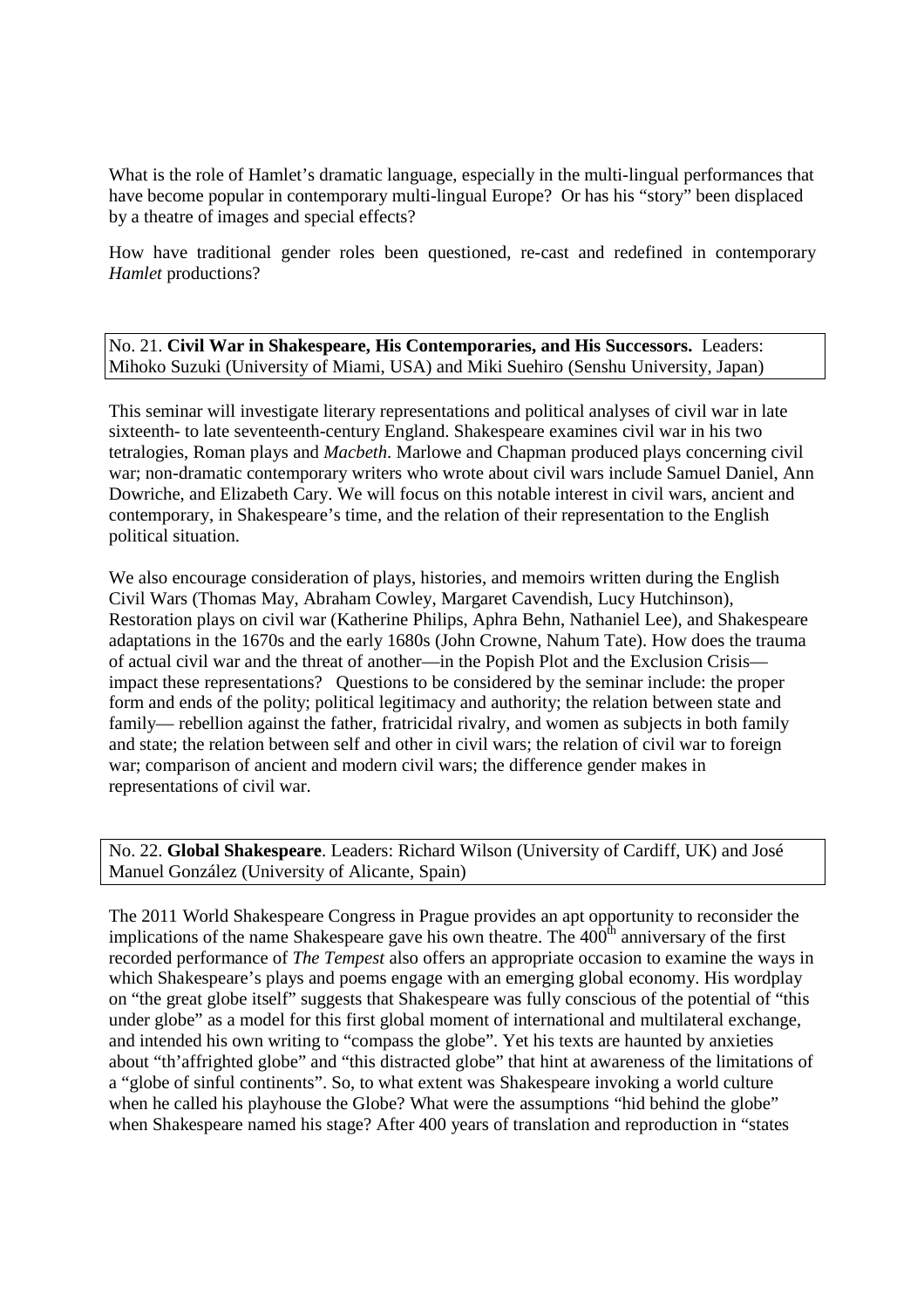unborn, and accents" then unknown, what are the limits to Shakespearean universality? How does the process of transformation of local or regional phenomena into global ones and the reduction and removal of barriers between national borders affect the appropriations and adaptations of Shakespeare to the different cultures and spaces? And how do we read and see Shakespeare texts as they travel across time to different places, especially in relation to the seminar transnational focus?

"Global Shakespeare" will aim to revisit these questions in the light of Jacques Derrida's comment that these works offer a virtual ideal for a global community: "Here the example of Shakespeare is magnificent. Who demonstrates better that texts loaded with history offer themselves so well in contexts very different from their time and place of origin, not only in the European twentieth century, but in Japanese or Chinese transpositions?" But Derrida then asked, "Is it possible to gather under a single roof the apparently disordered plurivocity" of the world's Shakespeare reproductions: "Is it possible to find a rule of cohabitation, it being understood this house will always be haunted by the meaning of the original?" Between these theoretical parameters, "Global Shakespeare" will therefore also aim to reflect on the tension between historicist and reception-based criticism in contemporary Shakespeare studies, and the extent of what Robert Weimann has called Shakespeare's "commodious thresholds".

Possible themes to be explored therefore include universality, translation, toleration, hospitality, trans-national performance, multinational cinematic adaptations, protectionism, cultural taboos, religious fundamentalism, the global dispersal of the playwright's work via the internet, the imaginative and intellectual construct of "the great globe itself", and the collapse of the global and the local into the "glocal".

"Global Shakespeare" invites participants to address these topics or other issues relating to Shakespeare and globalization. The seminar would be initially based upon circulated research papers, but which would also introduce significant texts to enable a full discussion of the ways in which 'Global Shakespeare' is experienced and produced.

No. 23. **Shakespeare and Renaissance Forms**. Leaders: Stuart Sillars (University of Bergen, Norway) and Susanne Wofford (New York University, USA)

We propose a seminar that would focus on Shakespeare's knowledge of Renaissance forms from diverse artistic media as well as from different countries. We purposely leave the term 'Renaissance Forms' general to include painting, music, philosophy, emblems and other visual images but also acting traditions, *lazzi* from the *commedia dell' arte* tradition*,* theatergrams, staging traditions and other specifically theatrical conventions that travel from the continent and elsewhere onto the Shakespearean stage. Our aim is to explore through exchange of papers the ways in which an international perspective can help us to understand how Shakespeare's drama incorporates a diversity of Renaissance forms, of art, of thought, and of drama, from the many Renaissances in the different parts of Europe and beyond.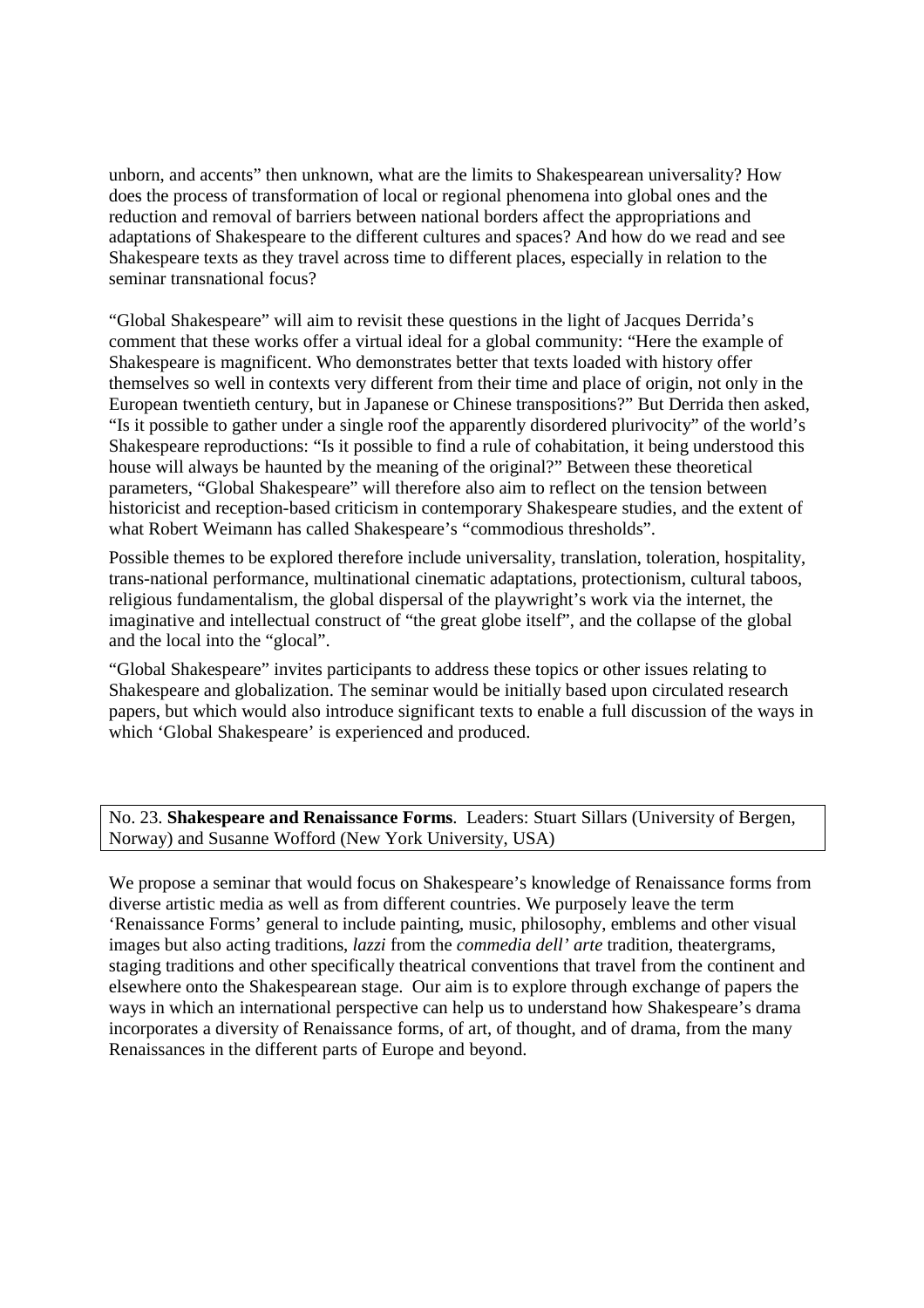No. 24. **Shakespearean Metamorphoses: Intermedial Transactions.** Leaders: José Roberto O'Shea (Universidade Federal de Santa Catorina / Brazil), Anna Stegh Camati (Uni Andrade, Brazil) and Tom Bishop (University of Auckland, New Zealand)

Shakespeare's continuing passage across different genres, media, histories, and geographies affects at each turn his cultural status and authority. Working with contemporary theories of adaptation and/or intersemiotic translation, this seminar will explore the negotiations and shifts of meaning involved in the process of cross-media transfer among drama, performance art, opera, cabaret, puppetry, musical theatre, film, and television. Poststructuralist and other translation discourses have challenged the notion of "fidelity" with a variety of arguments. Each new incarnation or version or appropriation is a complex arena, whose deformations have potential life and meanings of their own. Since each medium has its own specific configurations, various resistances may manifest in the process of metamorphosis through acts of mediation, interpretation, and repetition. We seek papers that raise practical and theoretical issues related to cross-media transformations, including the blurring of generic boundaries, hybridization, and explorations of the particular 'grains' of subsuming genres, including digital and other arts and media. Together, we hope to investigate the migration of Shakespeare's texts through a sequence of media, and to explore the changes in authority, resonance and use the plays undergo along such a circuit.

No. 25. *Venus and Adonis* **and** *The Rape of Lucrece*. Leaders: Dieter Mehl (Emeritus, University of Bonn, Germany) and John Roe (University of York, UK)

This seminar proposes to take a fresh look at Shakespeare's two narrative poems: 'Venus and Adonis' and 'The Rape of Lucrece'. A great deal of new work has been done on these two poems in a number of critical editions and challenging critical studies. We invite participants to explore these texts in ways that we hope will lead to informative discussion: questions of gender and/or of love, desire and rape; the relation of these poems to other plays and poems of the time or to other works by Shakespeare; the larger historical and/or political context; the reception of these poems in art, music and translation or in different periods; the material text and its readership; the poems in performance.

No. 26. **Counter-Shakespeares: Performing the 'Jacobean' Today**. Leaders: Pascale Aebischer (Exeter University, UK), Roberta Barker (Dalhousie University, Canada) and Kathryn Prince (Ottawa University, Canada)

In 1996, Susan Bennett, in *Performing Nostalgia*, noted a flurry of late twentieth-century revivals of plays by Shakespeare's contemporaries that employed dissident politics and alternative aesthetics in opposition to the conservative, nostalgic, "heritage" Shakespeare predominant in Britain at that time. Do the plays of Shakespeare's contemporaries remain politically charged, and is their disruptive potential relevant outside of a British (or even merely English) context? This seminar will probe and expand the opposition between Shakespeare and "counter-Shakespeare" to question what is at stake in the production of Shakespeare's contemporaries from national, global, historical, aesthetic, generic, and theoretical (or other) perspectives. We will investigate how "the Jacobean" has been interpreted and exploited, analyze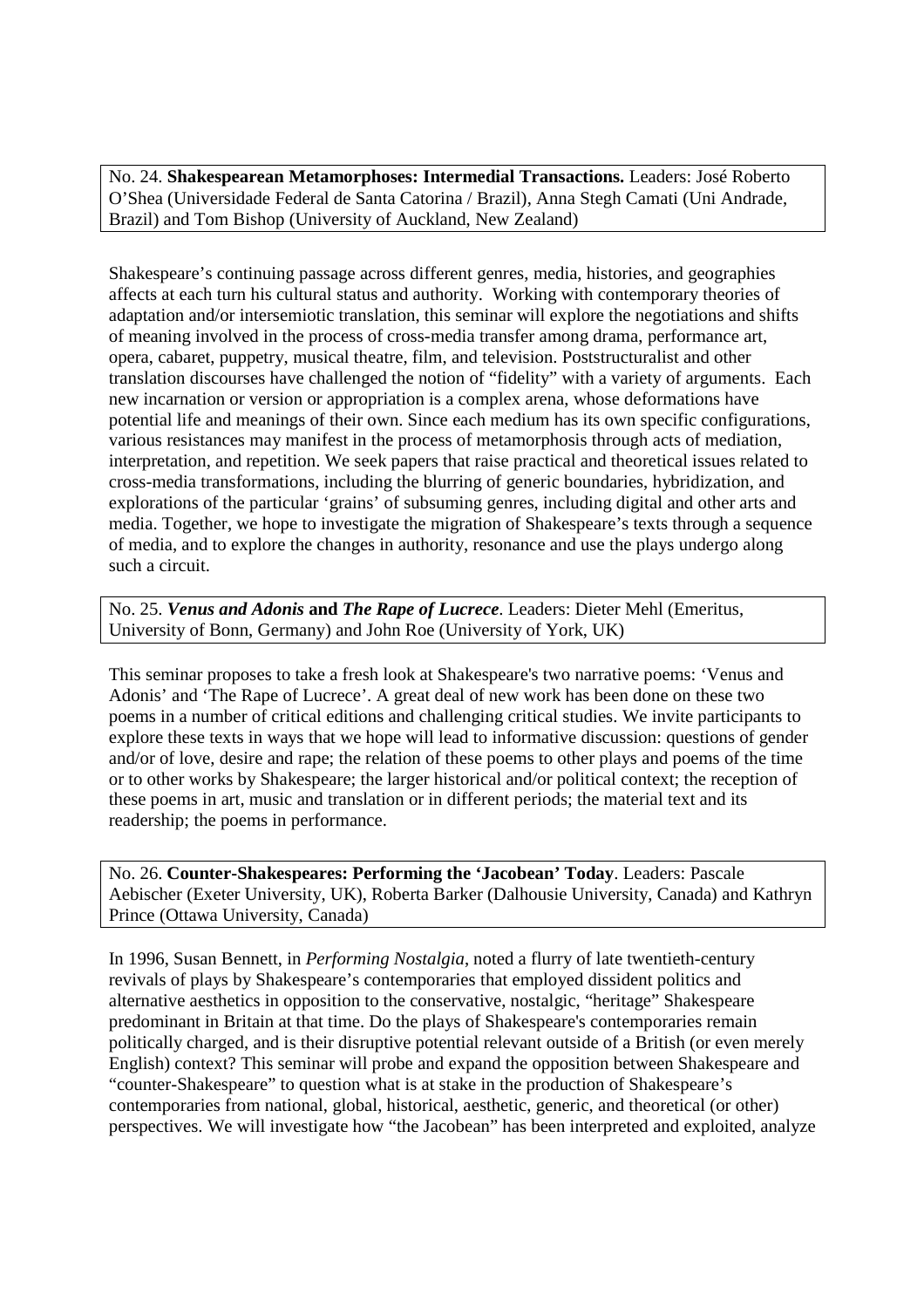the interpretive frameworks applicable to Jacobean comedies, tragedies, and tragicomedies, and assess the relationship between performance and criticism – including, for example, whether the criticism can explain why certain plays have had multiple revivals while others have been ignored. We also invite participants to consider the impact that the "Jacobean" revival has had on contemporary genres, such as film, TV, novels, and computer games.

No. 27. **2000-2009: A Decade of Shakespeare in Performance**. Leaders: Sonia Massai (King's College London, UK) and Beatrice Lei (National Taiwan University, Taiwan)

Looking forward to Prague and to 2011 we encourage contributors to take part in a retrospective of Shakespeare in the "Noughties". What were the defining moments of Shakespeare in performance during the first decade of the 21st century? And to what extent was the world map of Shakespeare in performance redrawn during this ten-year period? For the purpose of this seminar, performance is understood in the broadest possible sense - i.e as performative practices cutting across media, traditions and conventions. Our interest lies primarily in interrogating rather than surveying the field: how do we recognise "defining" performances of Shakespeare? how do we read them? to what extent do different Shakespeares depend on different ways of experiencing performance?

No. 28. **Shakespeare and the Quotidian: Transcending Times, Transcending Cultures.** Leaders: Aimara da Cunha Resende (President Centro de Estudos Shakespeareanos, Brazil) and Michael Anthony Ingham (Lingnan University, Hong Kong)

This seminar focuses on the way popular beliefs, entertainments, and attitudes found in Shakespeare's plays re-create commonplace cultural forms and expressions such as religious and agricultural rituals. How are these quotidian practices represented on the early modern stage by actions and properties?

Appropriations of quotidian practices -- from food preparation to medicine to the use of tools - give ballast to what is "for all time" in Shakespeare. Participants are invited to approach this topic from any one of several directions. How do quotidian references determine meaning in a particular Shakespearean play or group of plays? How have later adaptations -- on the stage, in film, in electronic media -- dealt with these specifics of early modern culture? Do such adaptations affect the reception of Shakespeare's plays globally or in local performances. Contributors are also welcome to suggest other strategies for exploring Shakespeare and the quotidian.

No. 29. **Shakespeare's Ireland, Ireland's Shakespeare**. Leaders: Rui Carvalho Homem (Universidade do Porto, Portugal) and Clare Wallace (Charles University Prague, Czech Republic)

This seminar will explore the mutual consequence suggested by the chiasmus in its title. It responds to a growing critical interest in textual relations involving "Elizabeth's other isle" (Highley 1997) and the work of Shakespeare and other Early Modern authors. It aims to extend this recent interest by welcoming papers both on representations of Ireland and the Irish in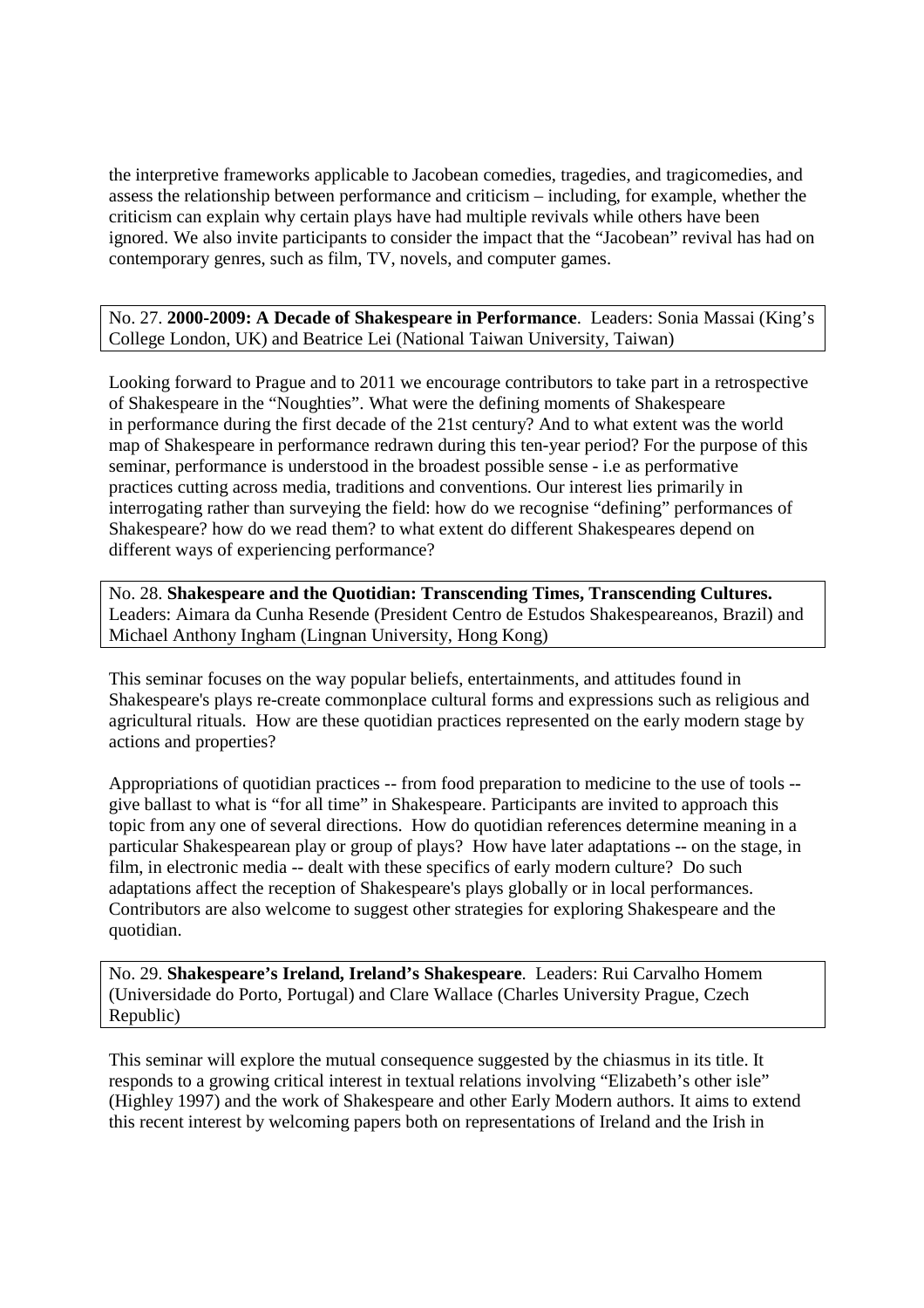Elizabethan and Jacobean texts, and on the afterlife that the writing of Shakespeare and his contemporaries has encountered in Ireland.

Critical designs that bear on Shakespeare's Ireland and Ireland's Shakespeare have often invoked the discourses that are proper to comparative literature, studies of intertextuality, canonformation, and postcoloniality. The resulting insights emphasise the tensions between a centre of power and a territory whose closeness has enhanced rather than hindered its validity as a defining other. The seminar will therefore welcome papers that highlight how productive Shakespeare's work (the "centre of the canon" – Bloom 1994) can prove for the study of historical dynamics that have shaped the cultural and political traditions of Britain and Ireland. Further, the analogies provided by postcolonial and subaltern studies allow for the dynamics that characterise Shakespeare and Ireland to be brought to bear upon relations involving other cultures.

No. 30. **Shakespearean Practice, Shakespeare Industry and Indigeneity.** Leaders: Alan Filewod (University of Guelph, Canada) and Klára Kolinská (Charles University, Prague, Czech Republic)

This seminar brings together scholars and theatre artists from around the world to examine problems of Shakespearean performance and indigenous cultural production. Taking as its starting point Yvette Nolan and Kennedy Cathy MacKinnon's aboriginal reworking of *Julius Caesar* in *Death of a Chief* at Native Earth Productions in Toronto in 2008, the seminar investigates how Shakespearean performance serves both to legitimize and delegitimize indigenous cultural production in societies marked by histories of colonialism and displacement.

In *Performing Canada: The Nation Enacted in the Imagined Theatre*, Alan Filewod (session cochair) argues that the Shakespeare industry in Canada restages a history of cultural invasion and racial surrogation. "Shakespeare," considered as a culturally neutral site of humanist commonality, marks an "absent authentic" that reinforces Anglophone hegemony in an increasingly pluralist society. At the same time it secures the structure of critical and aesthetic value that regulates the institutional theatre sector. In this model of historical development, Shakespearean practice has functioned as a marker of cultural accession by which minoritized and non-Anglophone theatre work achieves critical legitimacy.

The seminar proposes to gather scholars and artists, familiar with or engaged in Shakespearean practice in 'settler-invasion' cultures (Australia, Canada and New Zealand) and 'imperialized' cultures (Caribbean, South Africa, India) to investigate, in both practical and theoretical terms, how this process of accession functions to produce and mark indigeneity. In this context, indigeneity refers not simply to 'aboriginal' subjectivity but as well to racial and social categories marked and confirmed as embodied in the process of performance. Possible questions for discussion include, but are not limited to, the following:

How is contemporary Shakespearean practice related to indigenous cultural production? Does Shakespearean practice *produce* indigeneity? What are the issues involved, and what are the practical implications?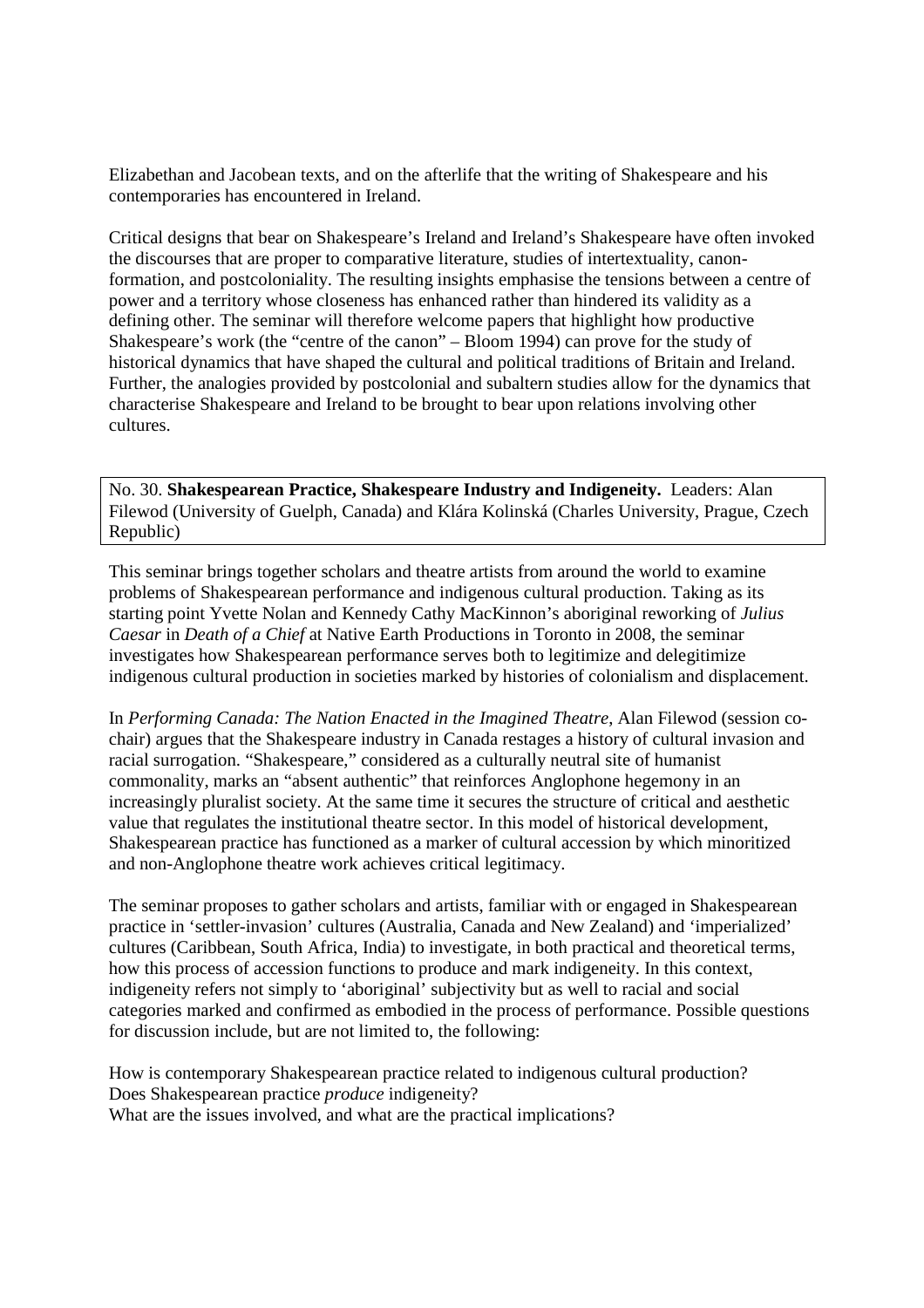What is the position of Shakespearean productions informed by indigeneity in the larger context of the tradition of Shakespearean practice?

No. 31. **Evidence, Trial, and Proof: Post-Reformation Legal Thinking and Theatrical Representation**. Leaders: Barbara Kreps (University of Pisa, Italy) and **Jason Rosenblatt** (Georgetown University, USA)

Inter-personal conflicts and problems of knowing what--in lay parlance--may be considered "facts" are common to the narratives of both law and theatre. Indeed, theatrical plots are frequently based on adversarial events that reputedly or actually took place, representing genres of social disruption that the legal community studied and debated in the exercise of their profession. The epistemological issues common to law and theatre are grounded, externally, on the perspectives of spectatorship; internally, such concerns generate psychological questions and involve the very real problem of penetrating the human mind to arrive at any reliable insight into the individual's perceptions and behavioural motivation.

This seminar welcomes all phases of evidence-gathering and notions of proof: cognition and responsibility (including early modern theories about perception and behaviour); categories of evidence; the issues contended and the proper venues for pleading or hearing them within the various court jurisdictions available in early modern England; convictions (both popular and legal) about what constitutes proof; the semiotics of representation in the courts and/or in the theatre.

No. 32. **What was Shakespeare Really Like? A Twenty-First-Century Renaissance in Shakespearean Biography?** – Leaders: Paul Edmondson (The Shakespeare Birthplace Trust, UK) and Paul Franssen (University of Utrecht, Netherlands)

Shakespeare's life is back in the limelights. This renewed surge raises some questions. How can we begin to understand what Shakespeare was really like? What might we say of his personality, his method of work, his world perspective? What has characterised Shakespearean biography in the new millennium? What discussions surrounding the life story have come to be expected, and on what grounds? Which biographies are thought to have innovated and why? Where is the borderline between serious biography and fiction? Can fiction make a meaningful contribution to Shakespeare studies, or not? If so, on what conditions?

This seminar is seeking to welcome participants who are willing to look afresh at what we might begin to say about Shakespeare's life, and especially his personality, in the context of Shakespearean biographies and landmark Shakespearean "biographical moments" of the last decade (for example, the Cobbe "life" portrait of Shakespeare). Papers are invited on lifewriting, how Shakespeare's work has been related to his life, new 'discoveries', and innovative biographical writing; and also on the contribution of fictional works to the dissemination of knowledge (or disinformation) about Shakespeare's life.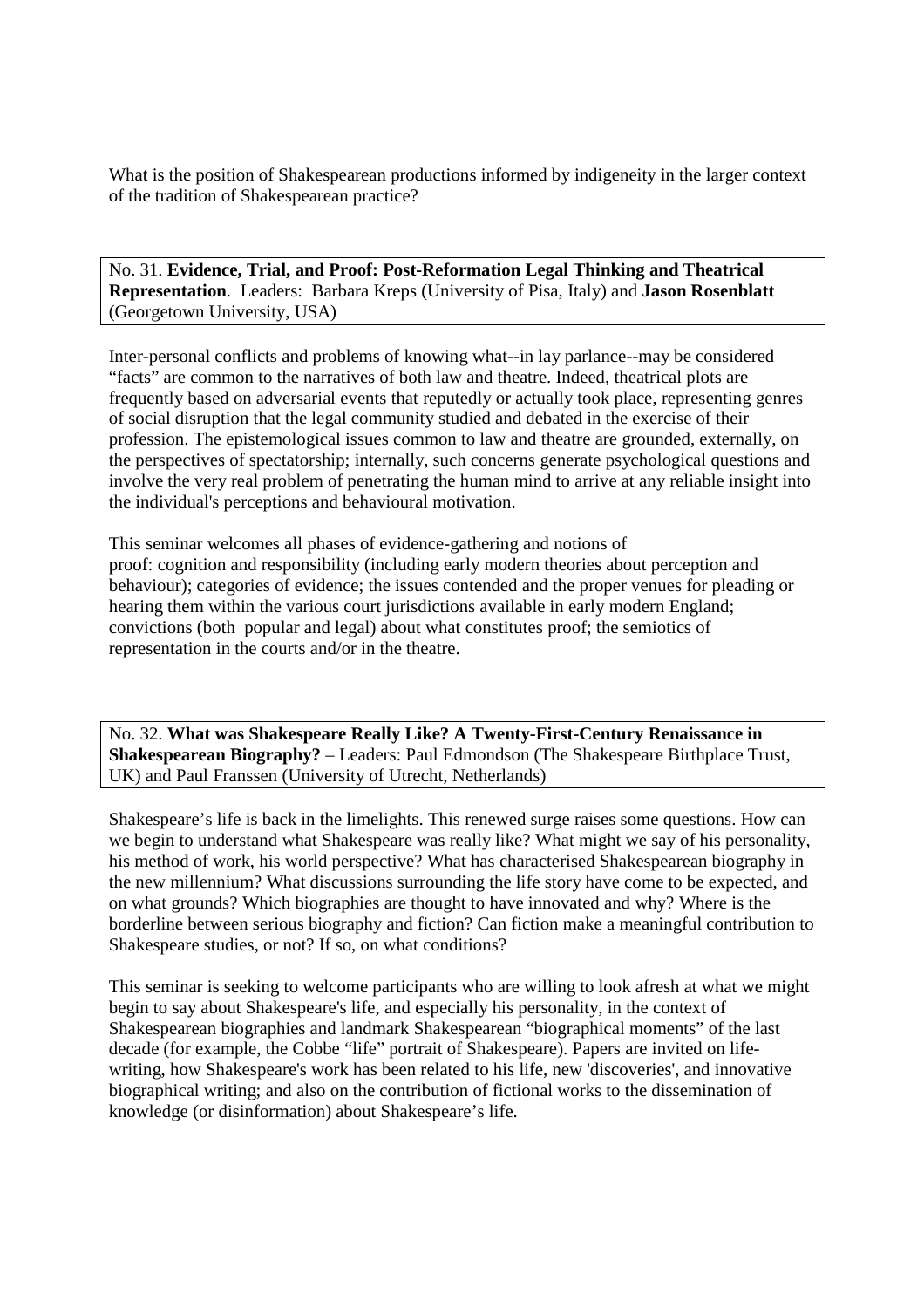No. 33. **Shakespeare and Children's Literature.** – Leaders: Velma Richmond (Emeritus, Holy Names College, Oakland, USA), and second leader to be confirmed

Children's literature can properly be identified as "Shakespeare Renaissances" because it creates new life in works derived from "Renaissance Shakespeare" and inspires subsequent adult encounters. This seminar invites participants to consider the multiple ways in which over centuries Shakespeare has been retold / adapted for children in stories, performances, cartoons, film, toys, and pedagogy. Social, political, and religious implications are possible ways to explain that "infantalization" is not an adequate response to children's versions of Shakespeare.

#### No. 34. **Shakespearean Stagings in Post-Communist Europe.** Leaders: Emil Sirbulescu (University of Craiova, Romania), and second leader to be confirmed

Theatre in Romania had always been a space of spiritual resistance. The way the liberating messages were transmitted is one of the inexplicable paradoxes of totalitarian societies. December 1989 meant a total change of situation for the theatre as institution and as space for creation. But the political events following the "revolution" did not fulfill the expectations. As a consequence, the audience left the theatre and caused a very serious crisis solved only in recent years. The workshop addresses such questions as: How do different appropriations of Shakespeare in former Communist countries resemble or contradict pre- and post-Iron Curtain situation in Romania? How did changes in the funding basis affect company structure and resources for the physical realisation of Shakespeare on the stage? Can we talk of a "split" audience – part of which prefers the performances of the repertoire theatres and the other part affording the more expensive performances of private companies? Are there any forms of censorship still manifest in the selection of one play or another, or is it only the financial aspect that prevails? Obviously, the questions above are only tentative. Any proposals addressing the main topic will be seriously considered.

35. **"Nothing if not critical": International Perspectives on Shakespearean Theatre Reviewing.** Leaders: Paul Prescott (University of Warwick, UK), Peter J. Smith (Nottingham Trent University, UK) and Janice Valls-Russell (IRCL, Université Paul Valéry, Montpellier, France)

This seminar will bring together an international array of academics, journalists, broadcasters, theatre practitioners and students to debate the current state/s of Shakespearean theatre criticism across the globe. The Shakespearean theatre review is a key site for the local and global circulation of knowledge and opinion. Despite its cultural and economic importance, its impact on reputations, box offices, and the circulation of Shakespeare in wider culture, the activity of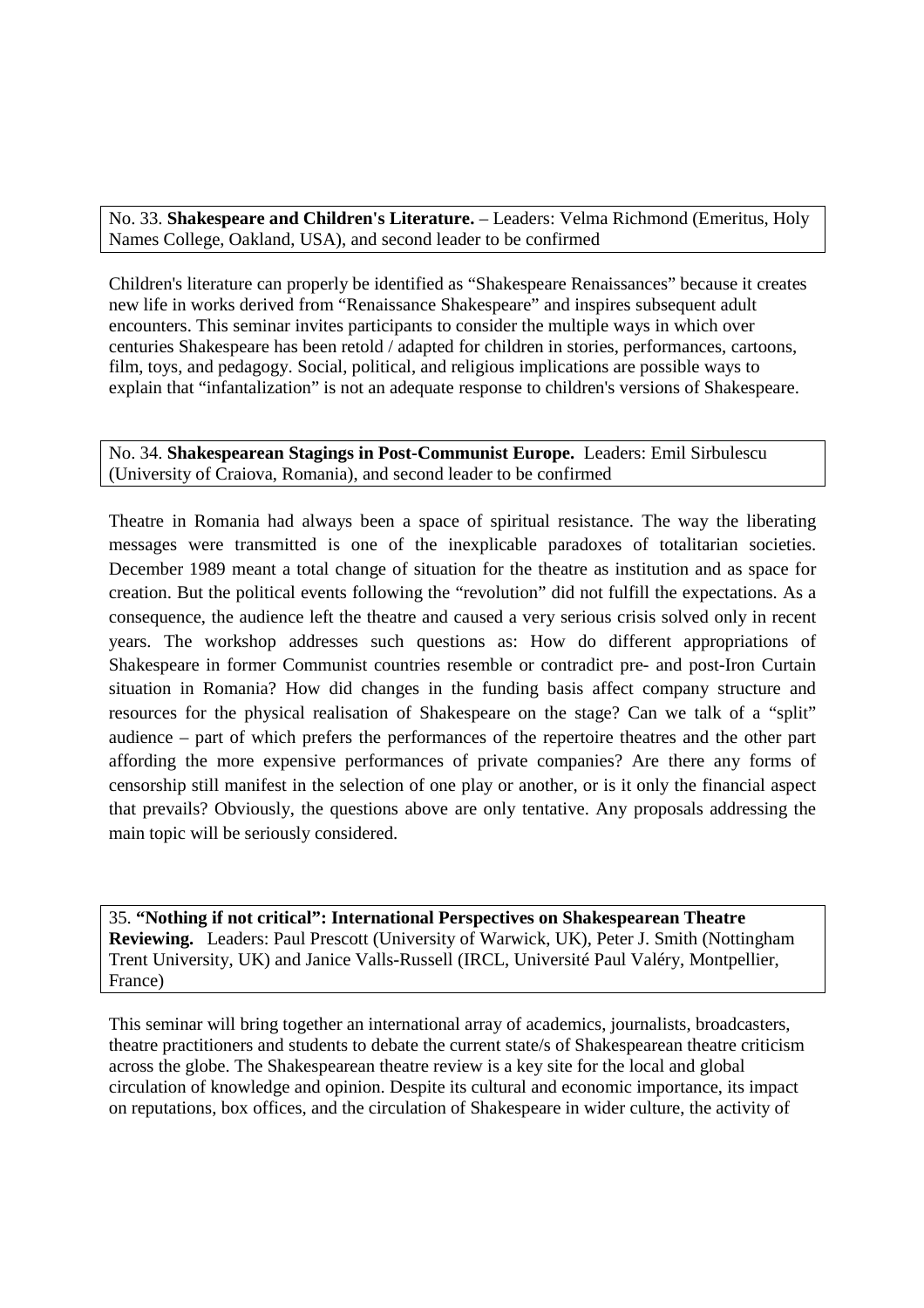theatre reviewing is rarely placed under sustained scrutiny. Papers might address the following issues/questions:

- The comparative strengths and weaknesses of Shakespearean reviewing amateur, journalistic, or academic – across a range of different cultures.
- The function of the review in selling, circulating and memorialising Shakespearean performance in your national theatrical climate.
- The medium online, newspaper, academic journal, radio and implied audience of the review.
- The impact of reviewing on performance practice.
- What do theatre practitioners want from reviews?
- What might different traditions of theatre criticism learn from each other?
- How do Anglophone reviewers read non-Anglophone Shakespeare and vice-versa?

No. 36. **Shakespeare after REED.** Leaders: Sally-Beth Maclean (University of Toronto, Canada) and Lawrence Manley (Yale University, USA)

During the past thirty years the Records of Early English Drama (REED) project has published documentary evidence of entertainment in the English provinces in a series of volumes that have contributed to reassessment of professional theatre in the Elizabethan era. This seminar invites papers that explore recent developments in Shakespearean studies stimulated by fresh archival research and/or REED initiatives in the following areas:

- patronage of theatre in all its forms
- acting companies: repertory, provincial touring and London careers, financing
- convergence of medieval and Elizabethan dramatic style and genre
- theatrical spaces: building types, material conditions
- digital applications: research databases, performance texts, data visualization

A variety of approaches will be welcomed and need not be restricted to Shakespeare alone, but rather can be applied more broadly to the period of his lifetime.

No. 37. **Plants and Gender in Early Modern Literatures.** Leaders: Jennifer Munroe (University of North Carolina at Charlotte, USA) and Vin Nardizzi (University of British Columbia, Canada)

While scholars of Shakespeare have employed the methods of ecocriticism with great success in recent years, much of this scholarship, with few notable exceptions, tends to examine the rich relations between Shakespeare's works, early modern English subjects, and animals. In this seminar, however, we ask participants to focus their work specifically on representations of plants in Shakespeare's writings as well as in their adaptations by writers from England, Europe and/or the Americas. Since ecocriticism stresses that one's connection to a specific place at a specific time influences one's sense of the natural world, we aim to broaden the scope of our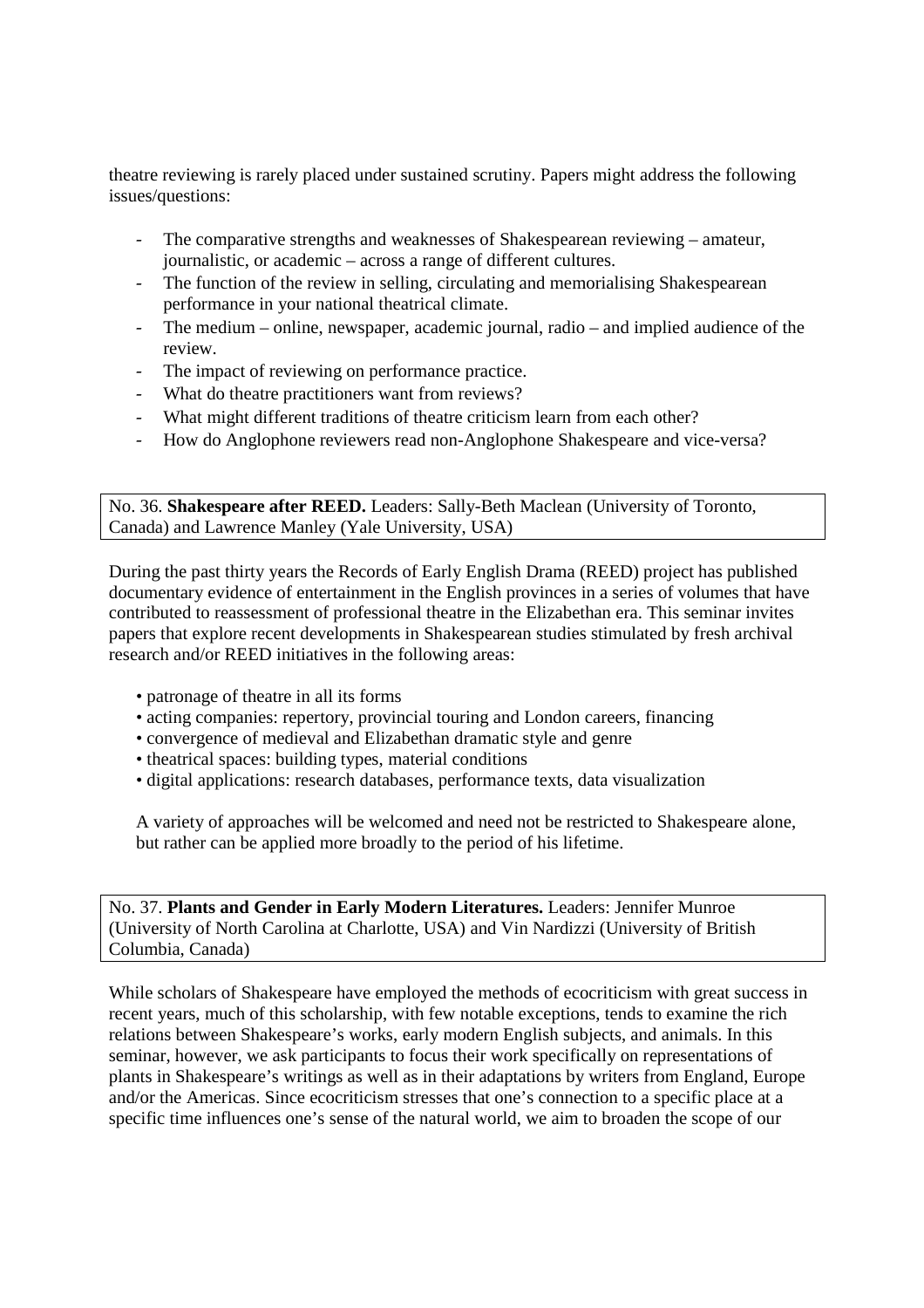ecocritical inquiry to interrogate how the material relationship between plants and early modern people and their representation in Shakespeare (or those texts that adapt and/or revive his works) informs the construction of masculinity, femininity, and national identity. This seminar thus considers the particular import of gender in the ways early modern human beings understood, expressed, and experienced the plant kingdom in material as well as metaphorical terms; and it also pushes beyond England's shores to make room for scholars to pose these questions of texts from continental and colonial traditions. Essays that are comparative in focus are, of course, encouraged.

#### *Anticipated questions*:

- How might an understanding of plants in material, not just in symbolic, terms in texts by Shakespeare afford us a sense of their relationship to literary production that may be different for men and women in different areas of the early modern world?
- How might the relationship between humans and the vegetable kingdom be expressed and/or understood through the performance of gender in particular in these texts?
- Is the way humans experience plants—through practice as well as through the imagination—always inherently gendered? How is that gendering racialized and/or politicized in texts by Shakespeare?
- How does the geographic specificity of the spaces where plants are grown, used, and represented inform and perhaps determine a plant's meaning?

No. 38. **Shakespeare as Intertext**. Leaders: Melissa Croteau (California Baptist University, USA) and Eleni Kyriakou Pilla (Northern Arizona University, USA)

#### *[A]ny text is constructed as a mosaic of quotations; any text is the absorption and transformation of another.*—Julia Kristeva

This seminar will examine the ways in which Shakespeare—his texts, his life, his likeness—is alluded to and represented in diverse texts or artifacts and the motivations and significance of such intertextual play. Papers may investigate Shakespeare's influence around the globe in nonliterary arts: music, painting, statuary, architecture, dance, etc. Papers on artifacts of popular culture, such as advertising, souvenirs, tchotchkes (e.g., Shakespeare bobble-heads, coffee mugs, t-shirts, etc.) also are welcome. Of course, myriad literary intertexts exist, including novels, plays, and innumerable works of poetry. Media intertexts also abound, and contributors to the seminar may focus on film, television, or commercials. In keeping with the theme of this seminar, most papers will take a cultural studies approach. Whether one calls this type of quotation *intertextuality*, *transtextuality*, or *heteroglossia*, the focus is to explore the ways in which Shakespeare, in various guises, is in dialogue with other texts, sundry genres, and heterogeneous environments. This pursuit allows us to "(re)evaluate' Shakespeare 'by means of comparison, counter-position and contrast" (Mary Orr, *Intertextuality: Debates and Contexts*).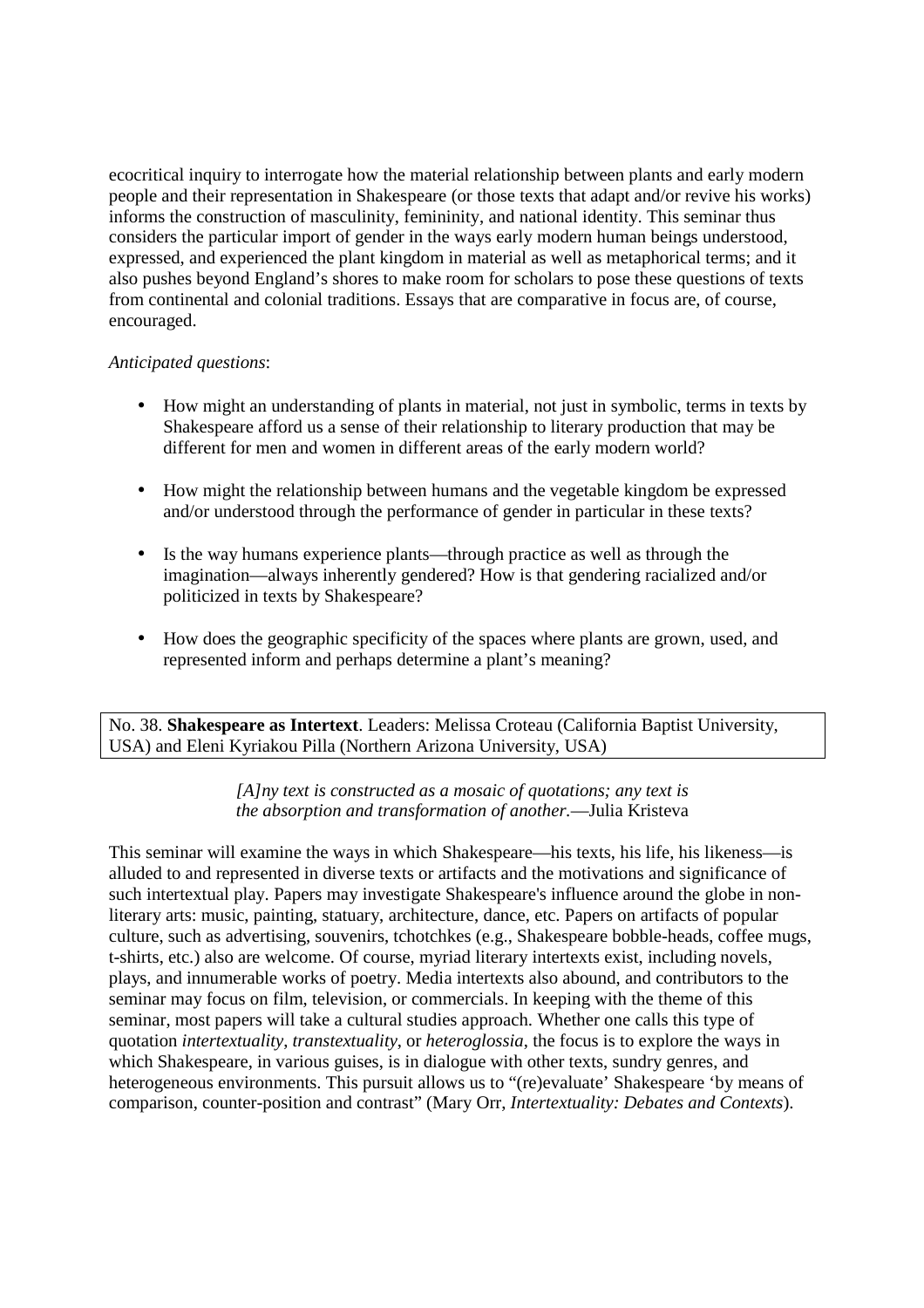#### **SEMINAR REGISTRATION**

Please select a seminar. Delegates may participate in only one of these sessions. You should list four choices, according to the numbers of the sessions. Those registration forms submitted without a range of choices may have to be assigned to a session at random. Please ensure that you have read the 'Congress Seminars' information contained in this leaflet, noting that papers are not to be sent with this form.

| <b>MAILING</b>                               |  |  |  |
|----------------------------------------------|--|--|--|
|                                              |  |  |  |
| Seminar in order of preference (list number) |  |  |  |
|                                              |  |  |  |

#### REGISTRATION IS OPEN TO ALL MEMBERS OF THE INTERNATIONAL SHAKESPEARE ASSOCIATION

Please return this form by **15th March** 2010 to

Dr Nick Walton, Executive Secretary, International Shakespeare Association, The Shakespeare Centre, Stratford-upon-Avon, Warwickshire, CV37 6QW, UK

or by email to isa@shakespeare.org.uk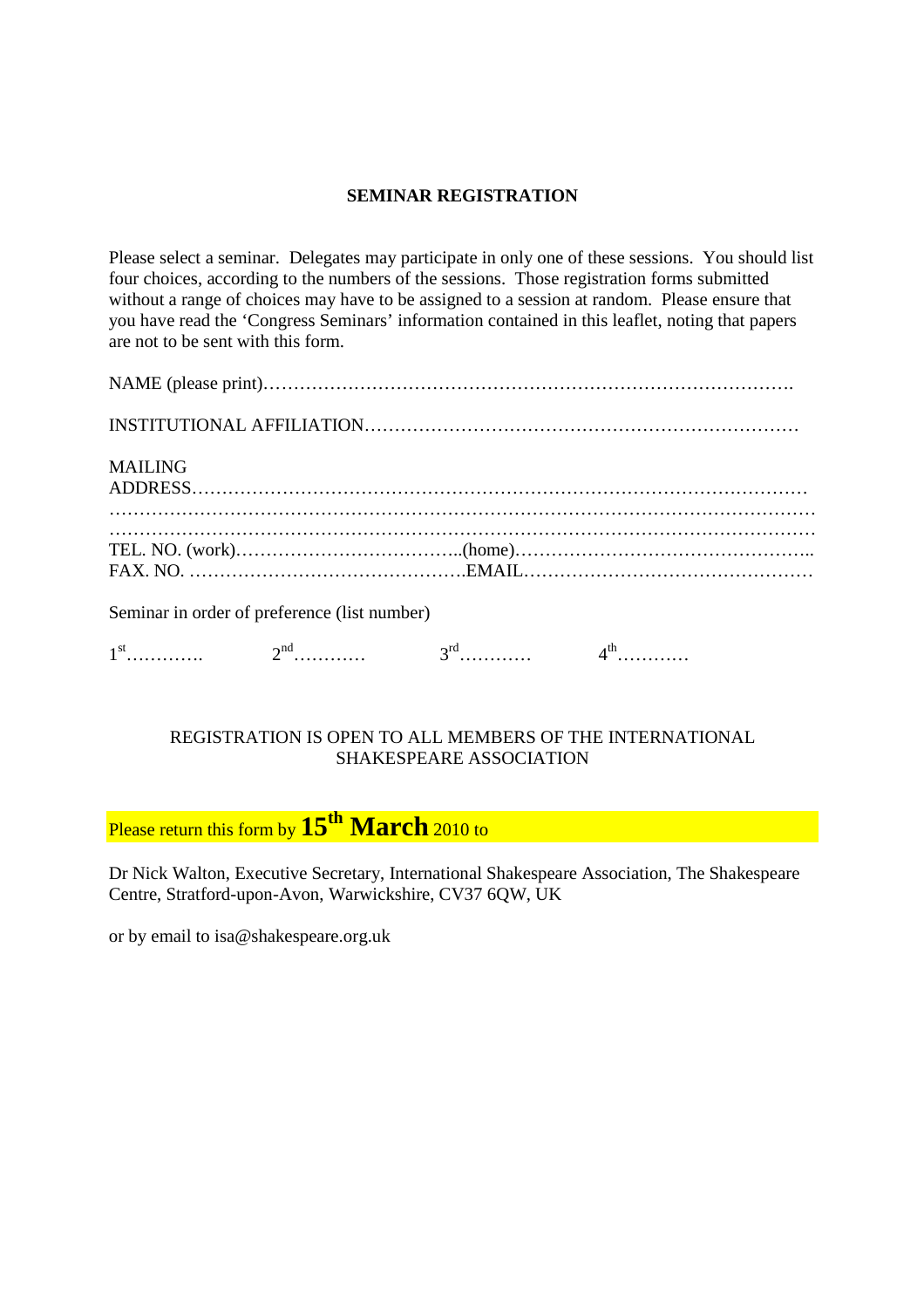### INTERNATIONAL SHAKESPEARE ASSOCIATION

#### MEMBERSHIP APPLICATION FORM – SUBSCRIPTIONS

The International Shakespeare Association is a membership organization. Please indicate below the manner in which you wish to pay your subscription for 2010. Annual dues are £15. I wish to pay my subscription for 2010 at this time  $\Box$ In order to receive continuing information regarding the I.S.A. and plans for the 2011 Congress, I wish to pay £30 in subscriptions covering the two years 2010 through to 2012.  $\Box$ I remit £30 at this time I enclose a cheque on a British banking account or an international money order in the amount of £\_\_\_\_\_\_\_ [made payable to: International Shakespeare Association.] Please charge my credit card a total of  $E$  \_\_\_\_\_\_\_\_\_\_\_\_\_. Details as follows: Visa Number\_\_\_\_\_\_\_\_\_\_\_\_\_\_\_\_\_\_\_\_\_\_\_\_\_\_\_\_\_\_\_\_\_\_\_\_\_\_\_\_\_\_ Mastercard Number\_\_\_\_\_\_\_\_\_\_\_\_\_\_\_\_\_\_\_\_\_\_\_\_\_\_\_\_\_\_\_\_\_\_\_\_\_\_\_\_\_\_ Expiry Date \_\_\_\_\_\_\_\_\_\_\_\_\_\_ 3 digit security code \_\_\_\_\_\_\_\_\_\_\_\_\_\_\_\_\_\_\_ \_\_\_\_\_\_\_\_\_\_\_\_\_\_\_\_\_\_\_\_\_\_\_\_\_\_\_\_\_\_\_\_\_\_\_\_\_\_\_\_\_\_\_\_\_\_\_\_\_\_\_\_\_\_\_\_\_\_\_\_\_\_\_\_ Signature Please print name as it appears on card Name \_\_\_\_\_\_\_\_\_\_\_\_\_\_\_\_\_\_\_\_\_\_\_\_\_\_\_\_\_\_\_\_\_\_\_\_\_\_\_\_\_\_\_\_\_ Address \_\_\_\_\_\_\_\_\_\_\_\_\_\_\_\_\_\_\_\_\_\_\_\_\_\_\_\_\_\_\_\_\_\_\_\_\_\_\_\_\_\_\_\_\_  $\frac{1}{2}$  ,  $\frac{1}{2}$  ,  $\frac{1}{2}$  ,  $\frac{1}{2}$  ,  $\frac{1}{2}$  ,  $\frac{1}{2}$  ,  $\frac{1}{2}$  ,  $\frac{1}{2}$  ,  $\frac{1}{2}$  ,  $\frac{1}{2}$  ,  $\frac{1}{2}$  ,  $\frac{1}{2}$  ,  $\frac{1}{2}$  ,  $\frac{1}{2}$  ,  $\frac{1}{2}$  ,  $\frac{1}{2}$  ,  $\frac{1}{2}$  ,  $\frac{1}{2}$  ,  $\frac{1$  $\frac{1}{2}$  ,  $\frac{1}{2}$  ,  $\frac{1}{2}$  ,  $\frac{1}{2}$  ,  $\frac{1}{2}$  ,  $\frac{1}{2}$  ,  $\frac{1}{2}$  ,  $\frac{1}{2}$  ,  $\frac{1}{2}$  ,  $\frac{1}{2}$  ,  $\frac{1}{2}$  ,  $\frac{1}{2}$  ,  $\frac{1}{2}$  ,  $\frac{1}{2}$  ,  $\frac{1}{2}$  ,  $\frac{1}{2}$  ,  $\frac{1}{2}$  ,  $\frac{1}{2}$  ,  $\frac{1$ 

Email \_\_\_\_\_\_\_\_\_\_\_\_\_\_\_\_\_\_\_\_\_\_\_\_\_\_\_\_\_\_\_\_\_\_\_\_\_\_\_\_\_\_\_\_\_

 $\frac{1}{2}$  ,  $\frac{1}{2}$  ,  $\frac{1}{2}$  ,  $\frac{1}{2}$  ,  $\frac{1}{2}$  ,  $\frac{1}{2}$  ,  $\frac{1}{2}$  ,  $\frac{1}{2}$  ,  $\frac{1}{2}$  ,  $\frac{1}{2}$  ,  $\frac{1}{2}$  ,  $\frac{1}{2}$  ,  $\frac{1}{2}$  ,  $\frac{1}{2}$  ,  $\frac{1}{2}$  ,  $\frac{1}{2}$  ,  $\frac{1}{2}$  ,  $\frac{1}{2}$  ,  $\frac{1$ 

Please return this form to:

THE INTERNATIONAL SHAKESPEARE ASSOCIATION, THE SHAKESPEARE CENTRE, HENLEY STREET, STRATFORD-UPON-AVON, CV37 6QW, UNITED KINGDOM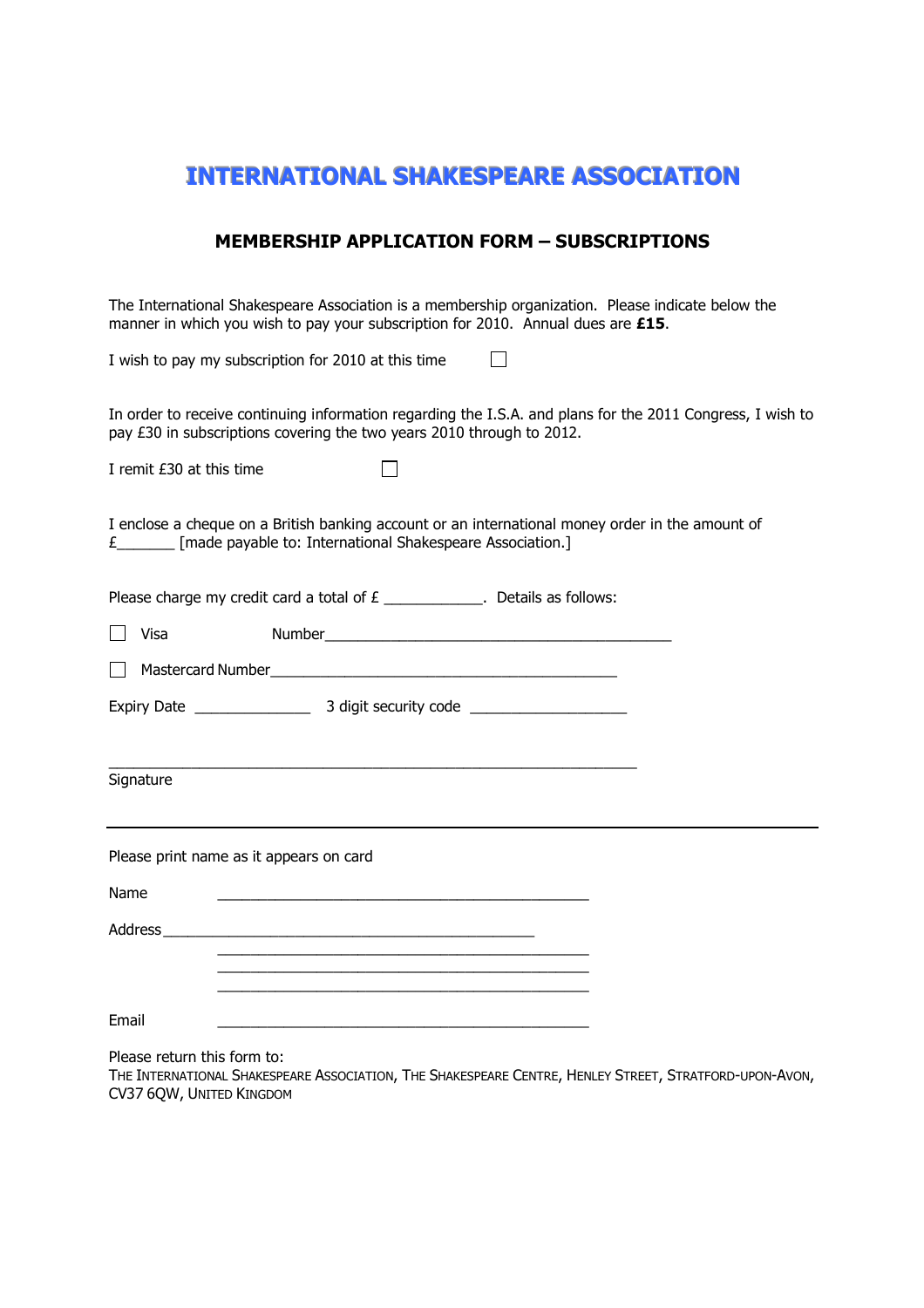#### THE INTERNATIONAL SHAKESPEARE ASSOCIATION

#### **President:**  Dame Judi Dench

#### **Honorary Vice-Presidents:**

Werner Habicht, Dieter Mehl

#### **Vice Presidents:**

**Chair:** 

Ann Jennalie Cook Vanderbilt University Stanley Wells Shakespeare Birthplace Trust

Jill Levenson Trinity College, University of Toronto

# **Vice Chair:**

Tetsuo Kishi University of Kyoto

#### **Executive Committee:**

Clara Calvo Universidad de Murcia Sukanta Chaudhuri Jadavpur University Rafik Darragi University of Tunis Carla Dente University of Pisa Andreas Höfele University of Munich Peter Holbrook University of Queensland Ton Hoenselaars University of Utrecht Tetsuo Kishi (Vice Chair) University of Kyoto Chee Seng Lim University of Malaya Martin Procházka Charles University Hanna Scolnicov Tel-Aviv University

#### **Congress Committee:**

Martin Hilský Charles University Andreas Höfele University of Munich Ton Hoenselaars University of Utrecht Christina Jansohn University of Bamberg

Akiko Kusunoki Tokyo Woman's Christian University Jill Levenson (Chair) Trinity College, University of Toronto Roger Pringle The Shakespeare Birthplace Trust Lena Cowen Orlin Shakespeare Association of America José Roberto O'Shea Universidad Federal de Santa Catarina

**Chair:** Jill Levenson Trinity College, University of Toronto<br> **Vice Chair:** Tetsuo Kishi Shakespeare Society of Japan **Shakespeare Society of Japan** Peter Holbrook University of Queensland Peter Holland University of Notre Dame M. J. Kidnie University of Western Ontario